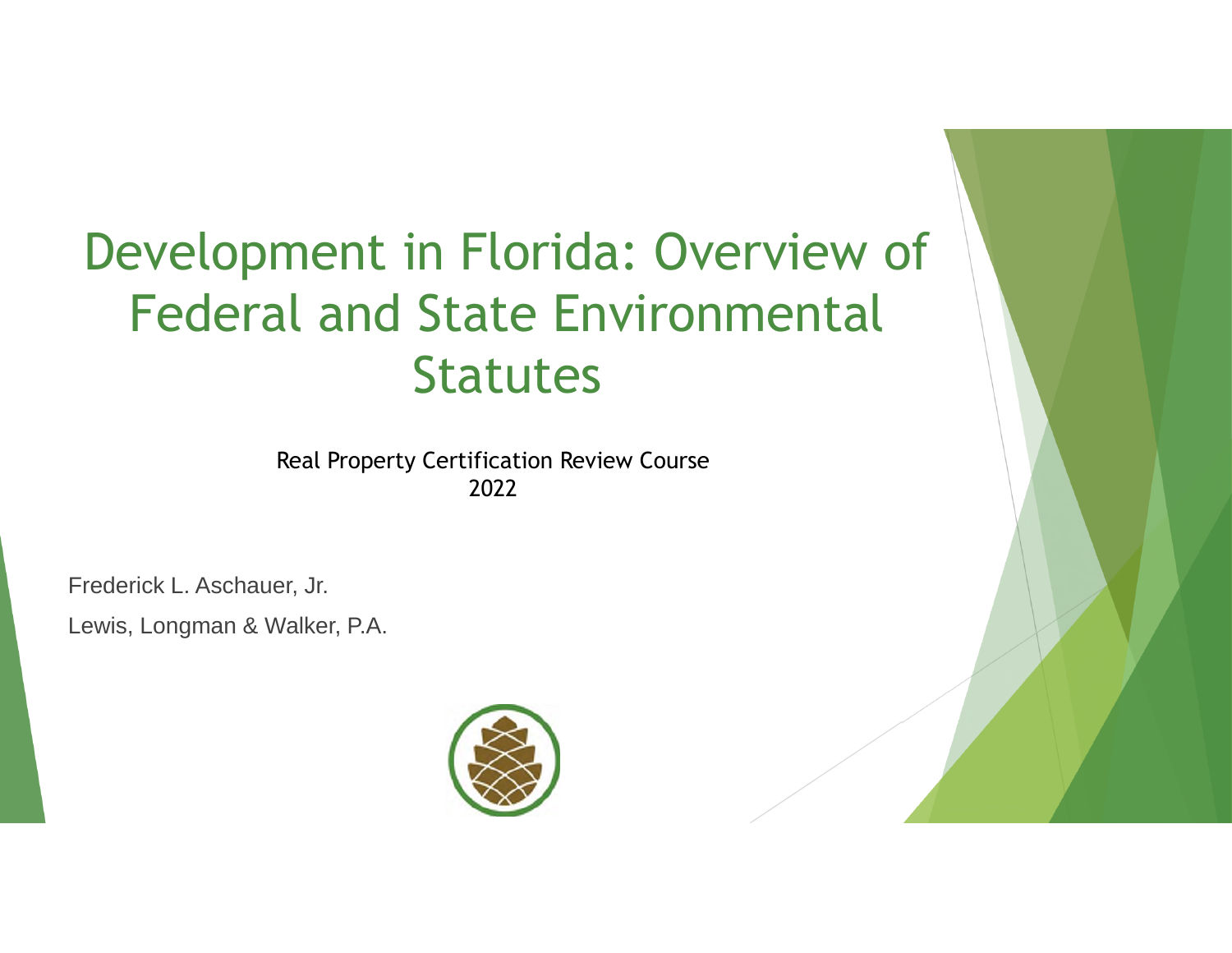# New Development in Florida

#### Federal Permits

Wetland Impacts (Dredge & Fill)

- Permits for Dredge or Fill Material 33 U.S.C. § 1344 ("Section 404" permits) permitting authority delegated to ACOE; Rivers and Harbors Act of 1890
- 40 C.F.R. § 120.2 as of Apr. 2020 revision 85 Fed. Reg. 22250-01.
	- Waters of the U.S. ("WOTUS")
- Species Impacts
- Endangered Species Act
- Bald Eagle (Bald & Golden Eagle Protection Act)

Use-dependent Permits

- Depending on intended use
	- Clean Air Act
	- Resource Conservation and Recovery Act

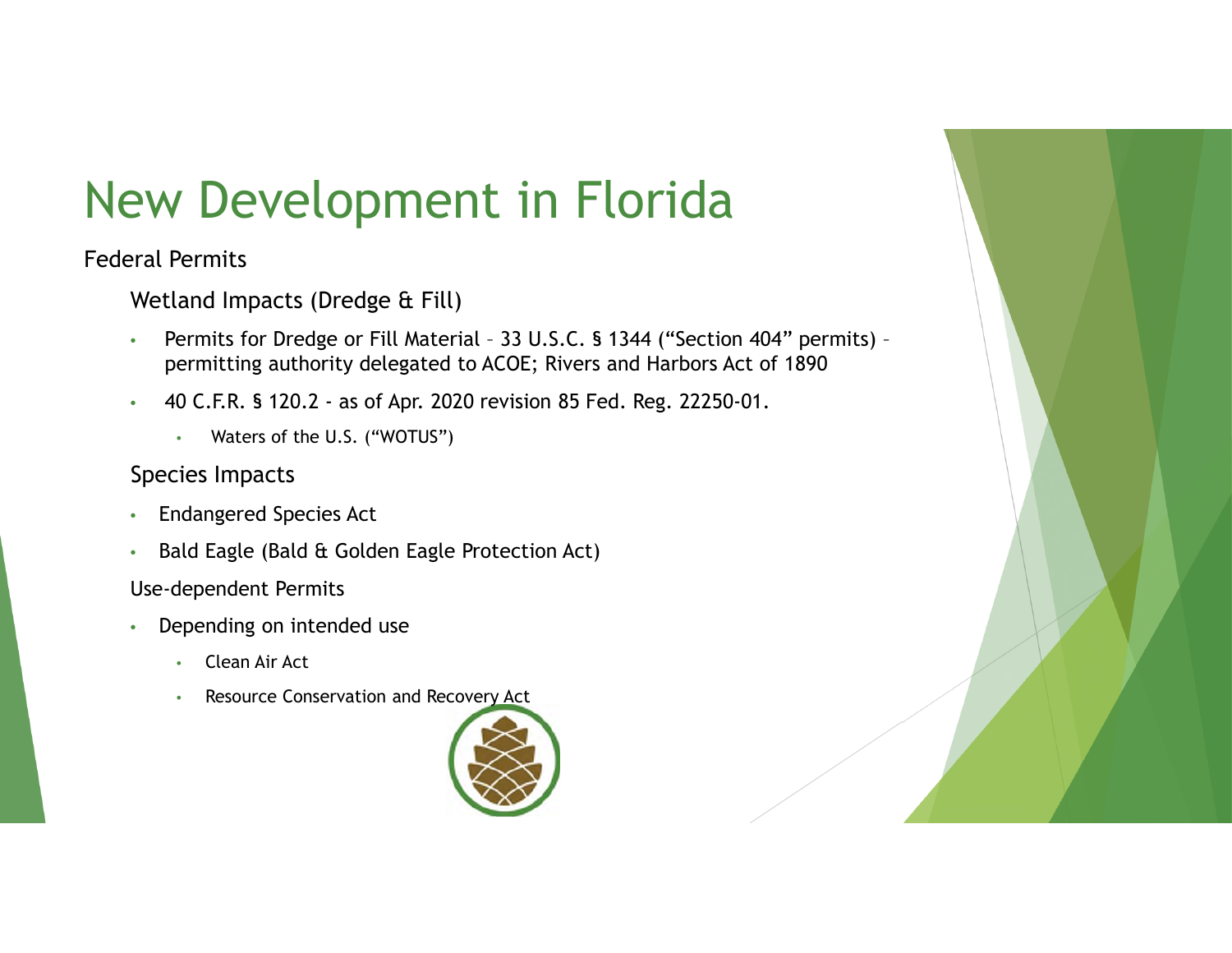# New Development in Florida

#### State Permits

- Wetland Impacts/Stormwater Drainage
- Environmental Resource Permit
	- Issued by Florida Department of Environmental Protection or Water Management District

#### Species Impacts

- State Endangered Species Permit (e.g. Gopher tortoise)
- Coastal-specific Impacts
- Coastal Construction Control Line
	- https://ca.dep.state.fl.us/mapdirect/?webmap=a8c9e92fbad5446d987a8dd4ee5dc5cc
- Joint Coastal Permit
- Mangrove Trimming Permit

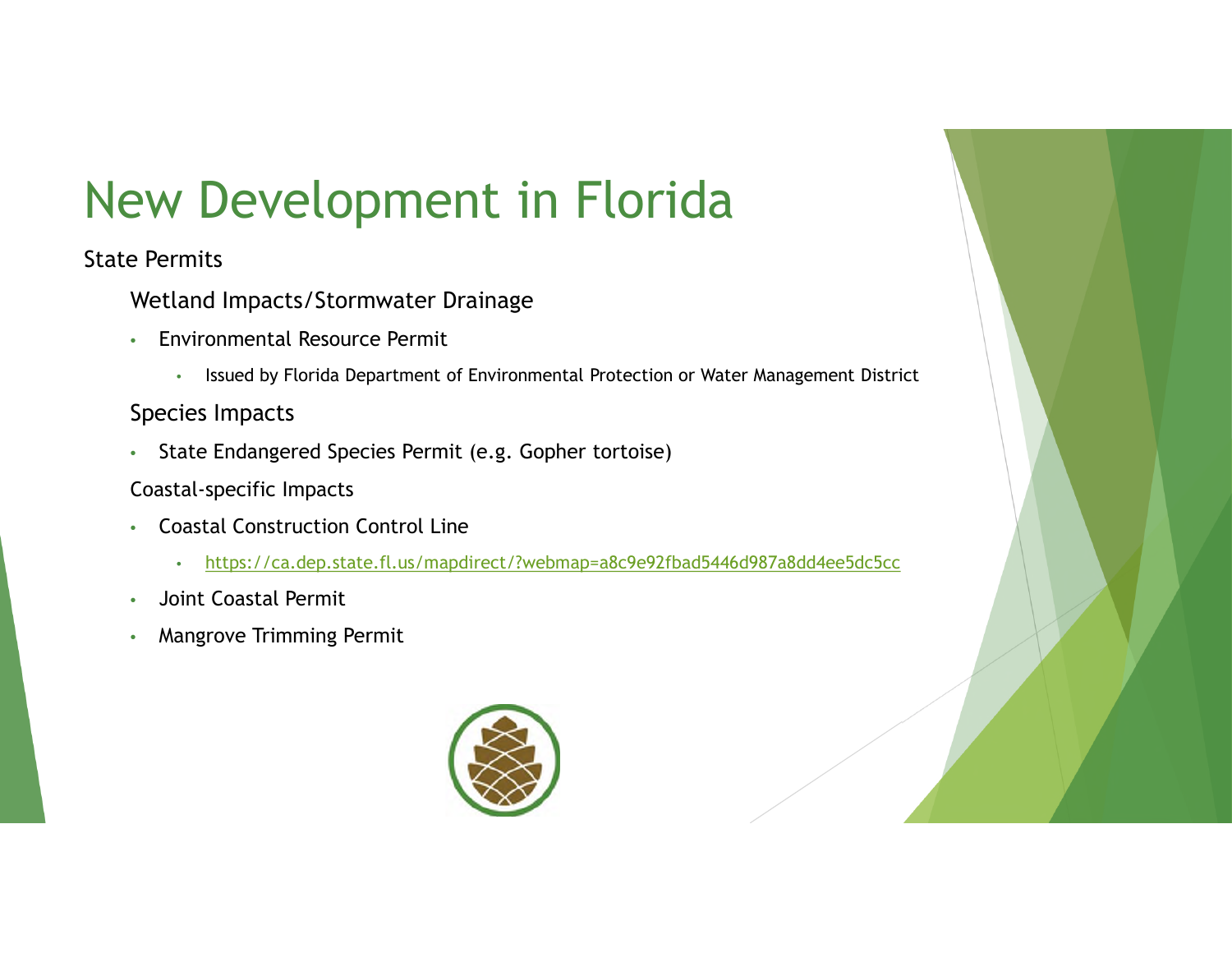## Redevelopment with Contamination **Issues**

Brownfields Redevelopment Act - §§ 376.77-376.85, Fla. Stat.

- Gives local governments the authority to establish brownfield areas.
	- "'Brownfield sites' means real property, the expansion, redevelopment, or reuse of which may be complicated by actual or perceived environmental contamination." § 376.79(4), Fla. Stat.
- Must enter into a brownfield site rehabilitation agreement. § 376.80, Fla. Stat.

Voluntary Cleanup Tax Credits - § 376.30781, Fla. Stat.

• Encourages participants to conduct voluntary cleanup of certain drycleaning solvent contaminated sites and brownfield sites in designated brownfield areas.

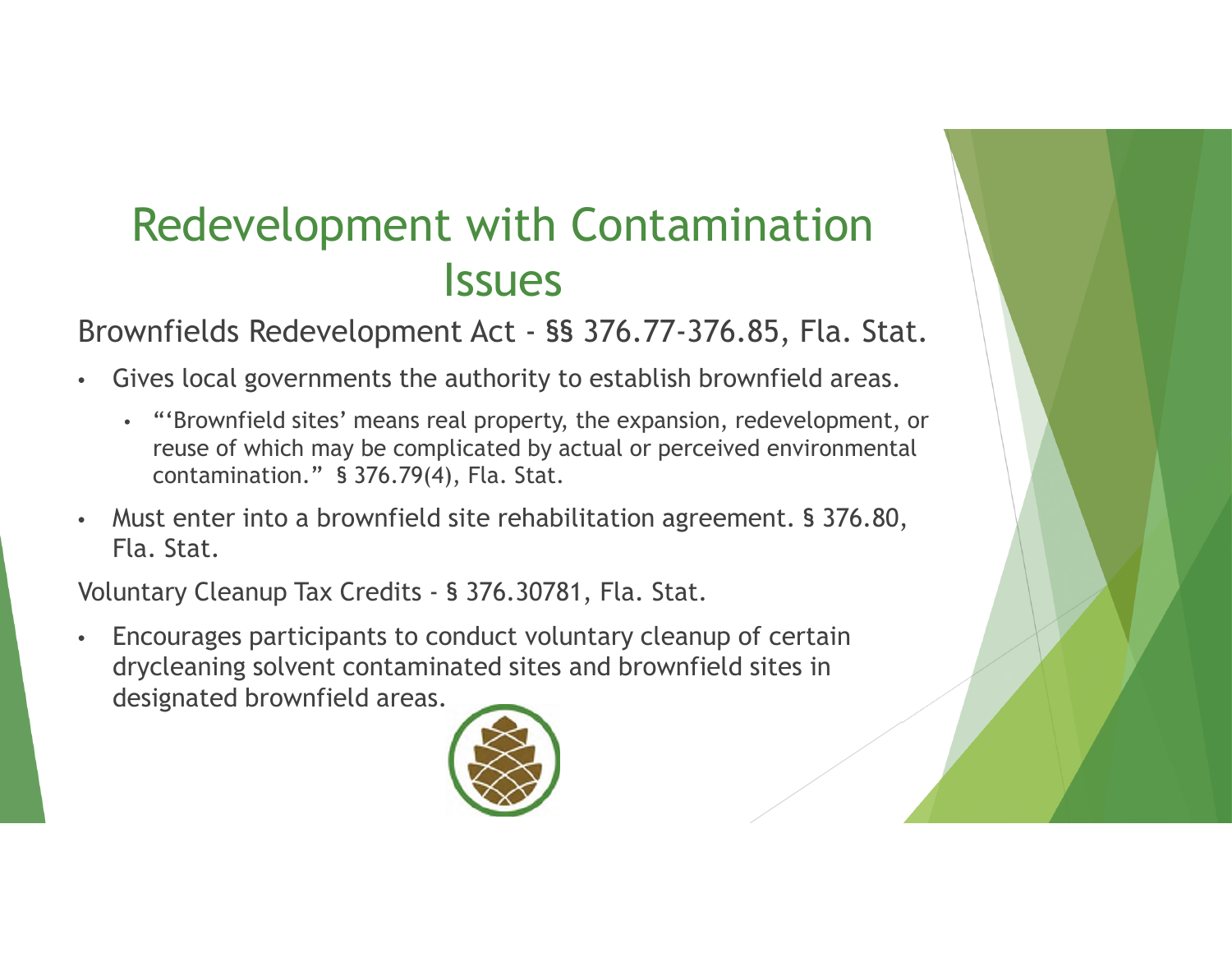Brownfields Redevelopment Act §§ 376.77-376.85, Fla. Stat.

What are Brownfields?

- $\triangleright$  The Act gives local governments the authority to establish brownfield areas.
- $\triangleright$  "'Brownfield sites' means real property, the expansion, redevelopment, or reuse of which may be complicated by actual or perceived environmental contamination." § 376.79(4), Fla. Stat.

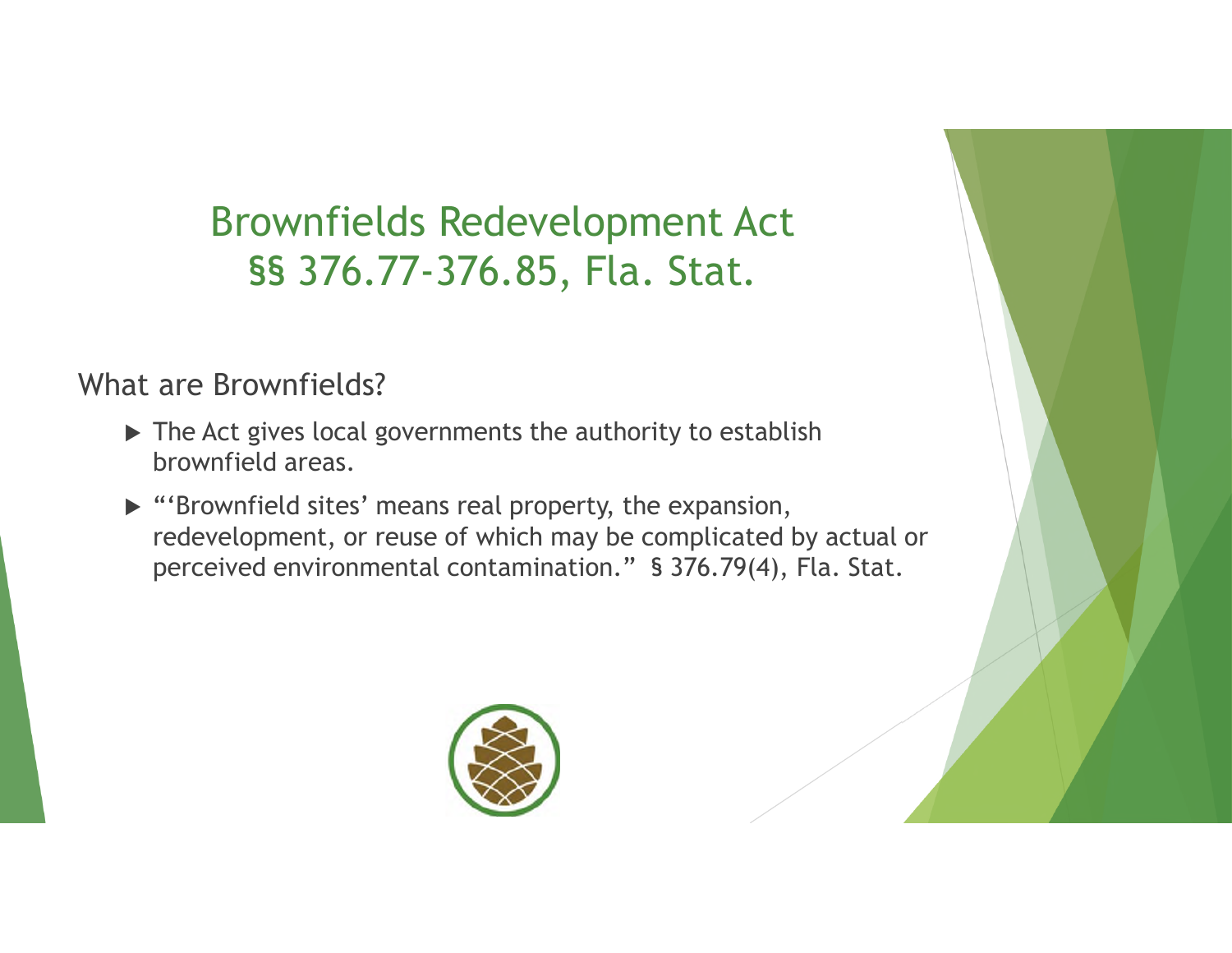## Brownfields Redevelopment Act

Primary goals of the Act:

- reduce health and environmental hazards on existing commercial and industrial sites that are abandoned or underused due to these hazards.
- **EX Create financial and regulatory incentives to encourage** redevelopment and voluntary cleanup of contaminated properties

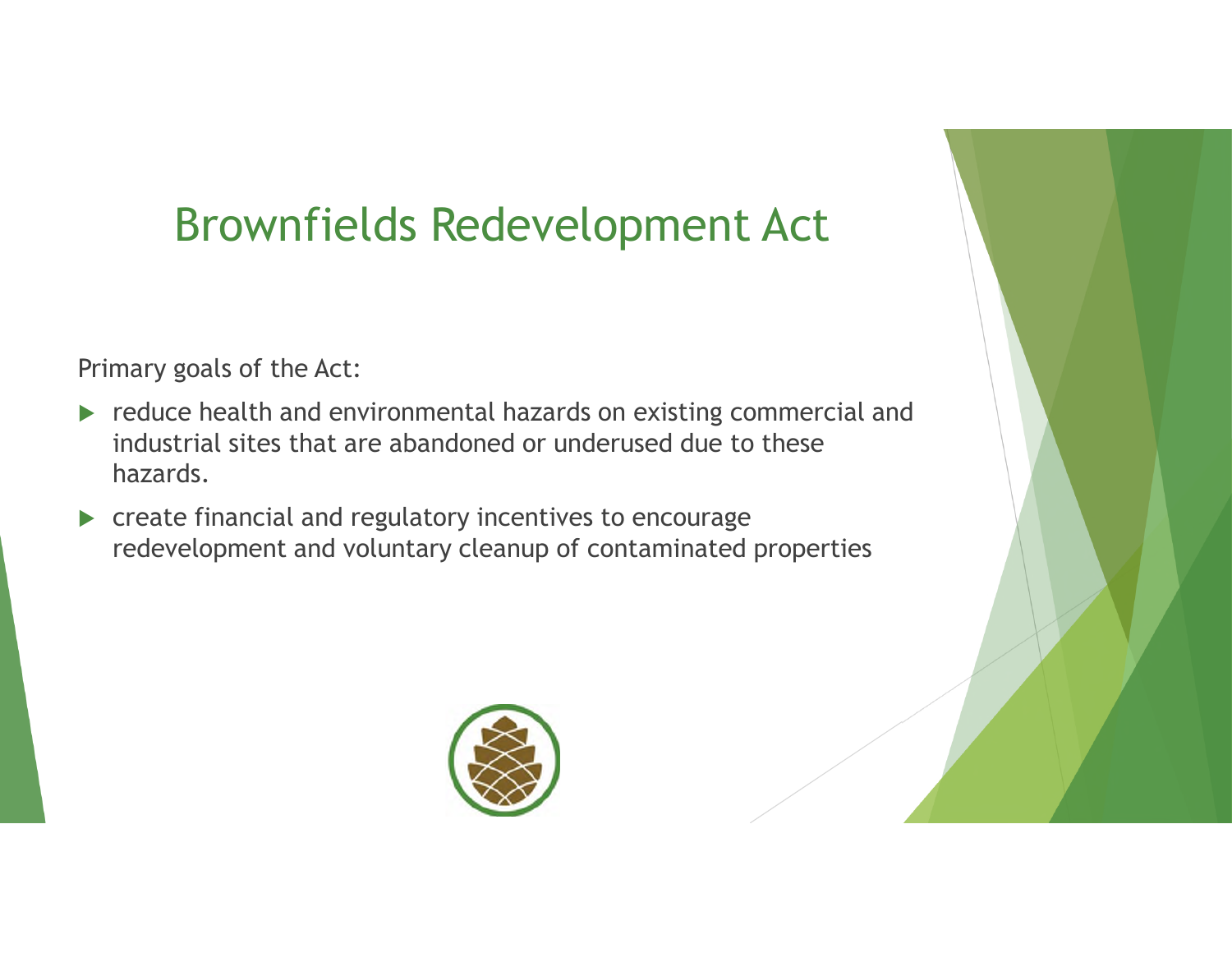## Where are Brownfields Located?

https://ca.dep.state.fl.us/mapdirect/?focus=brnflds

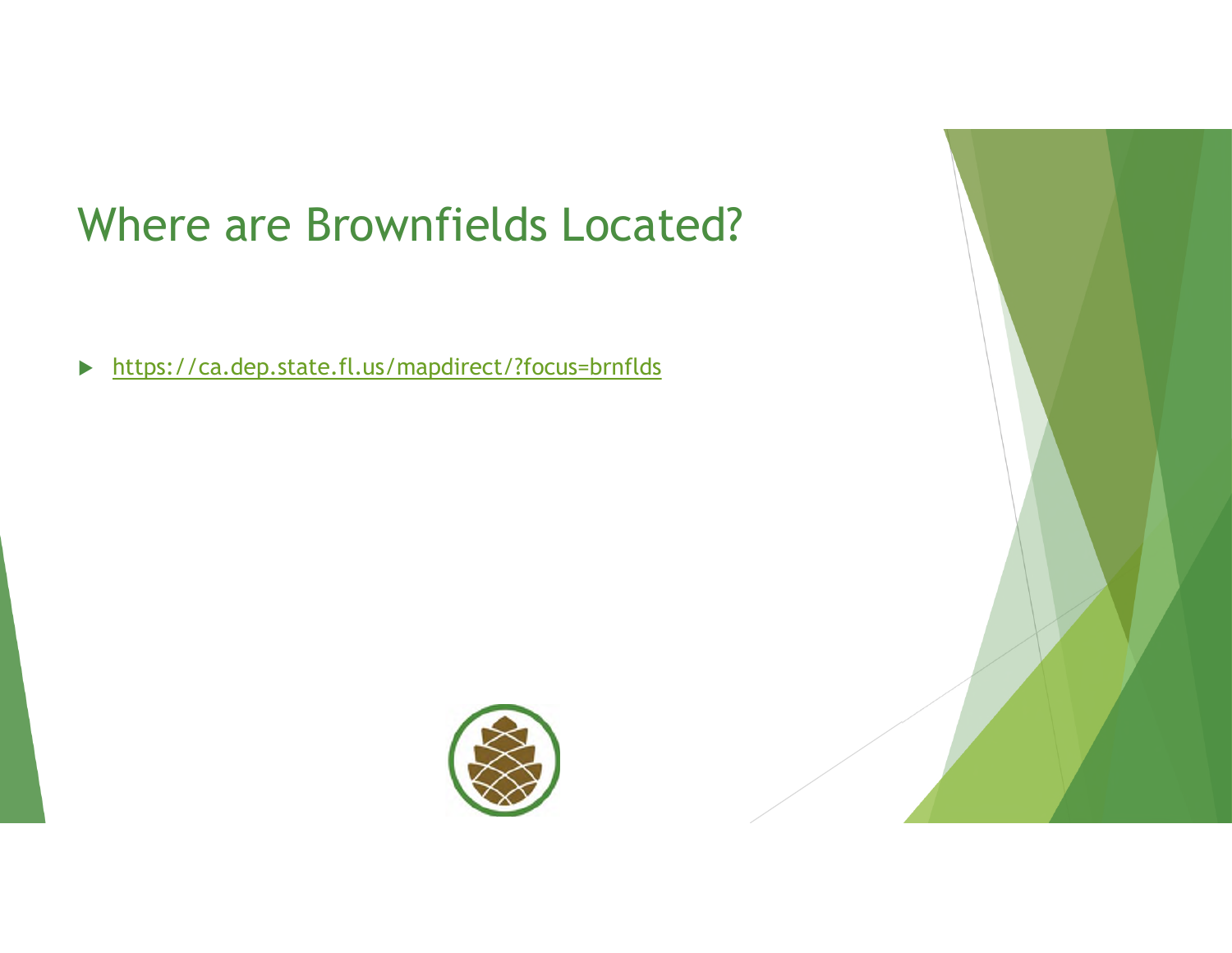## Key Provisions of the Act

- **Liability Protection** 
	- ▶ For the person responsible for site rehabilitation § 376.82(2), Fla. Stat.
	- ▶ Lender protection § 376.82(4), Fla. Stat.
- $\blacktriangleright$  Financial Incentives
	- ▶ Voluntary Cleanup Tax Credits § 376.3078, Fla. Stat.
	- **Loan Guarantees**
	- $\triangleright$  Job Creation Refund § 288.107(2)(a),(b), Fla. Stat.
	- ▶ Sales Tax Refunds § 288.107(4), Fla. Stat.; § 212.08, Fla. Stat. (refund on building materials)

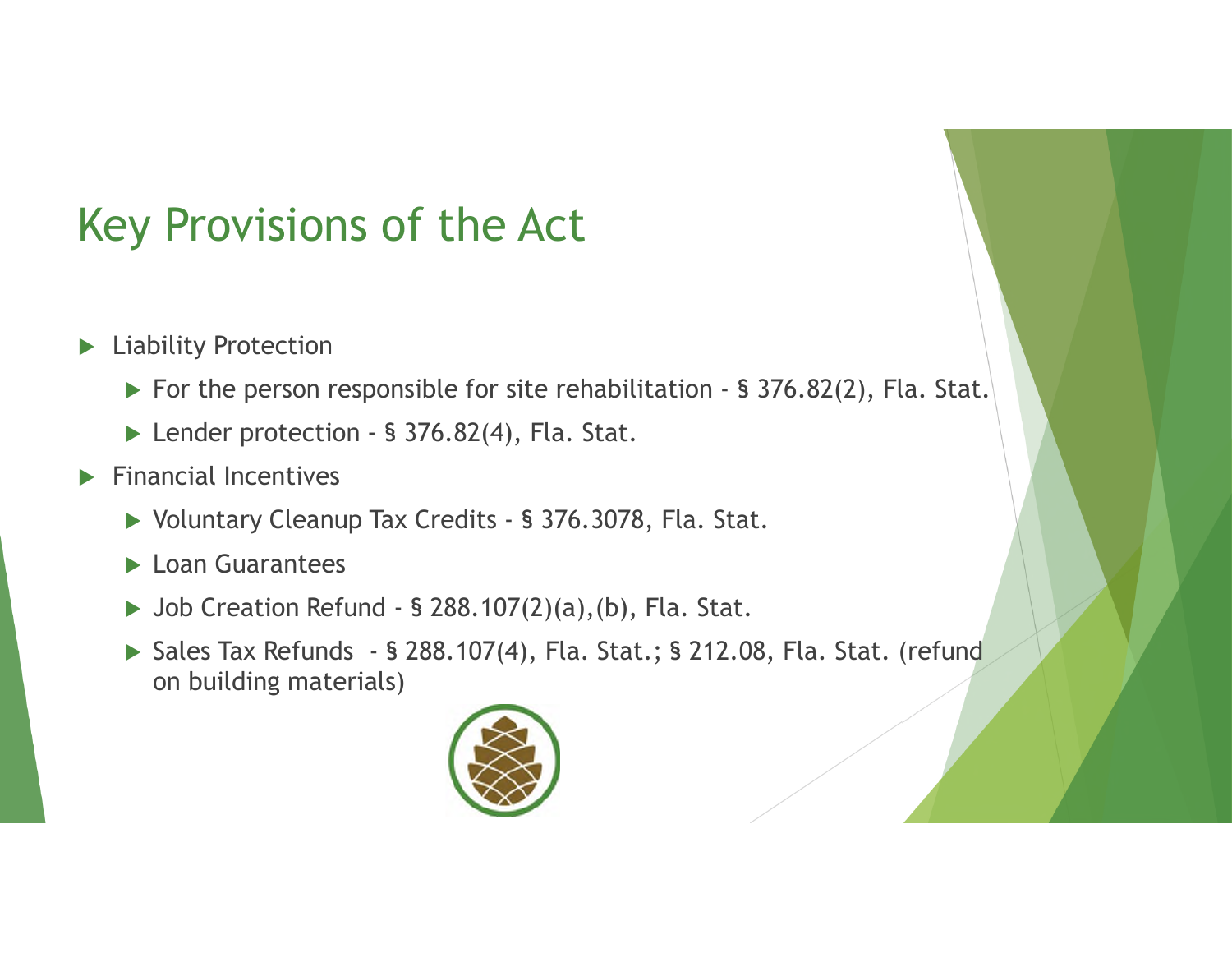## Voluntary Cleanup Tax Credits

- Encourages participants to conduct voluntary cleanup of certain drycleaning solvent contaminated sites and brownfield sites in designated brownfield areas.
- Key Components
	- Upon execution of a Brownfield Site Rehabilitation Agreement by Person Responsible for Brownfield Site Rehabilitation (PRFBSR), entitled to recover 50% of actual cleanup costs up to \$500,000.
	- $\triangleright$  Upon completing site rehabilitation, eligible for an additional 25% of actual clean up costs.
	- $\blacktriangleright$  If redevelopment is for certain purposes, such as healthcare facilities or affordable housing, entitled to recover additional 25% of actual clean up costs.
	- Eligible costs include attorney's fees, environmental assessment costs, materials, and labor.
	- Costs are reimbursed in the form of corporate income tax credits, which are then either used by the developer or sold on the secondary market.

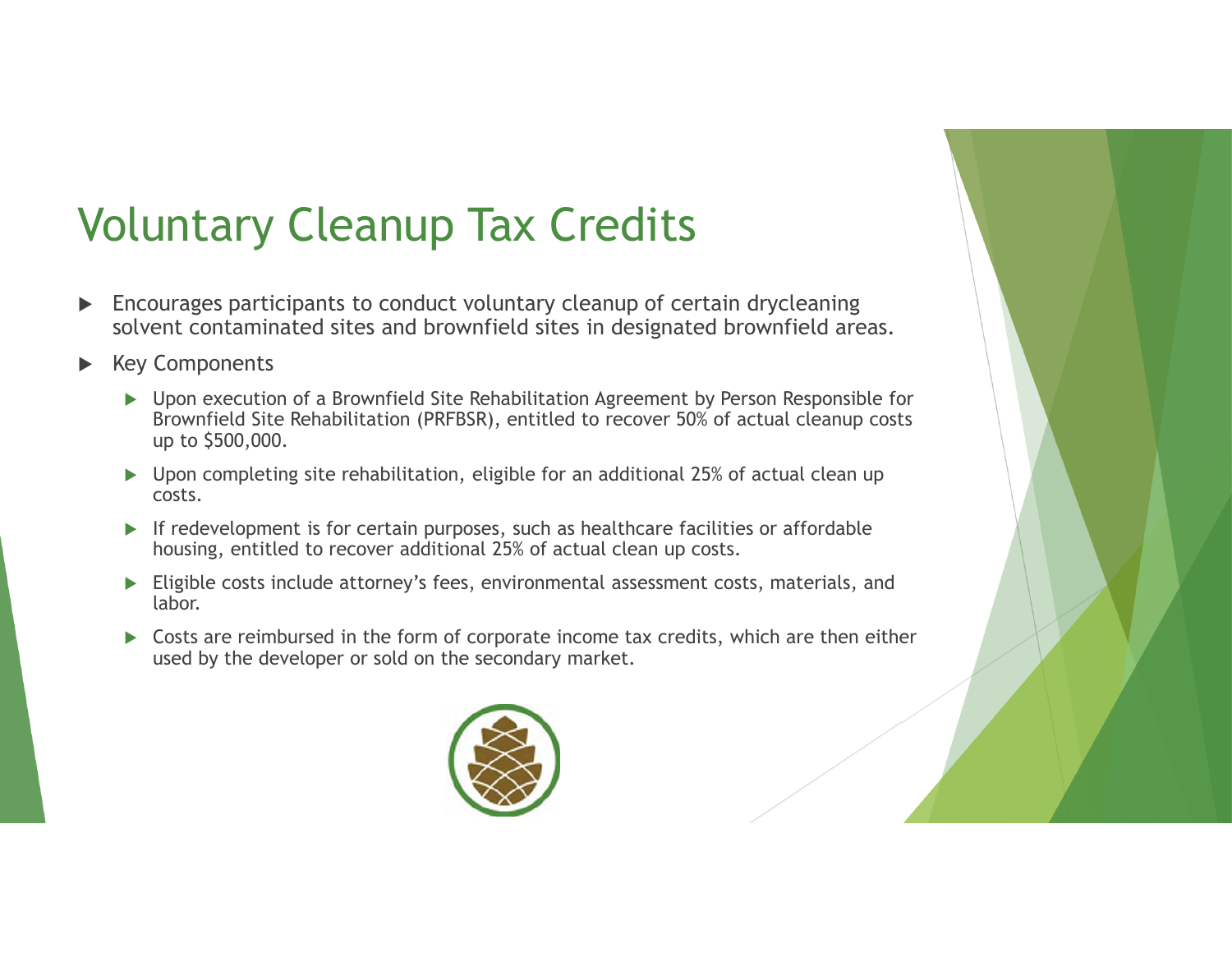## Opportunity Zones

- ▶ Opportunity Zones are designed to encourage economic growth and investment in certain population census tracts designated by state and local governments.
- The primary benefits of the program are:
	- A deferral of tax on an item of capital gain that is reinvested in an Opportunity Zone Fund – the tax on the original capital gain can be deferred until 2026;
	- $\triangleright$  A basis step-up of up to 15% on the original capital gain; and
	- ▶ The ability to avoid paying any tax on capital gains from the sale or exchange of any Opportunity Zone investments held for 10 years or more.

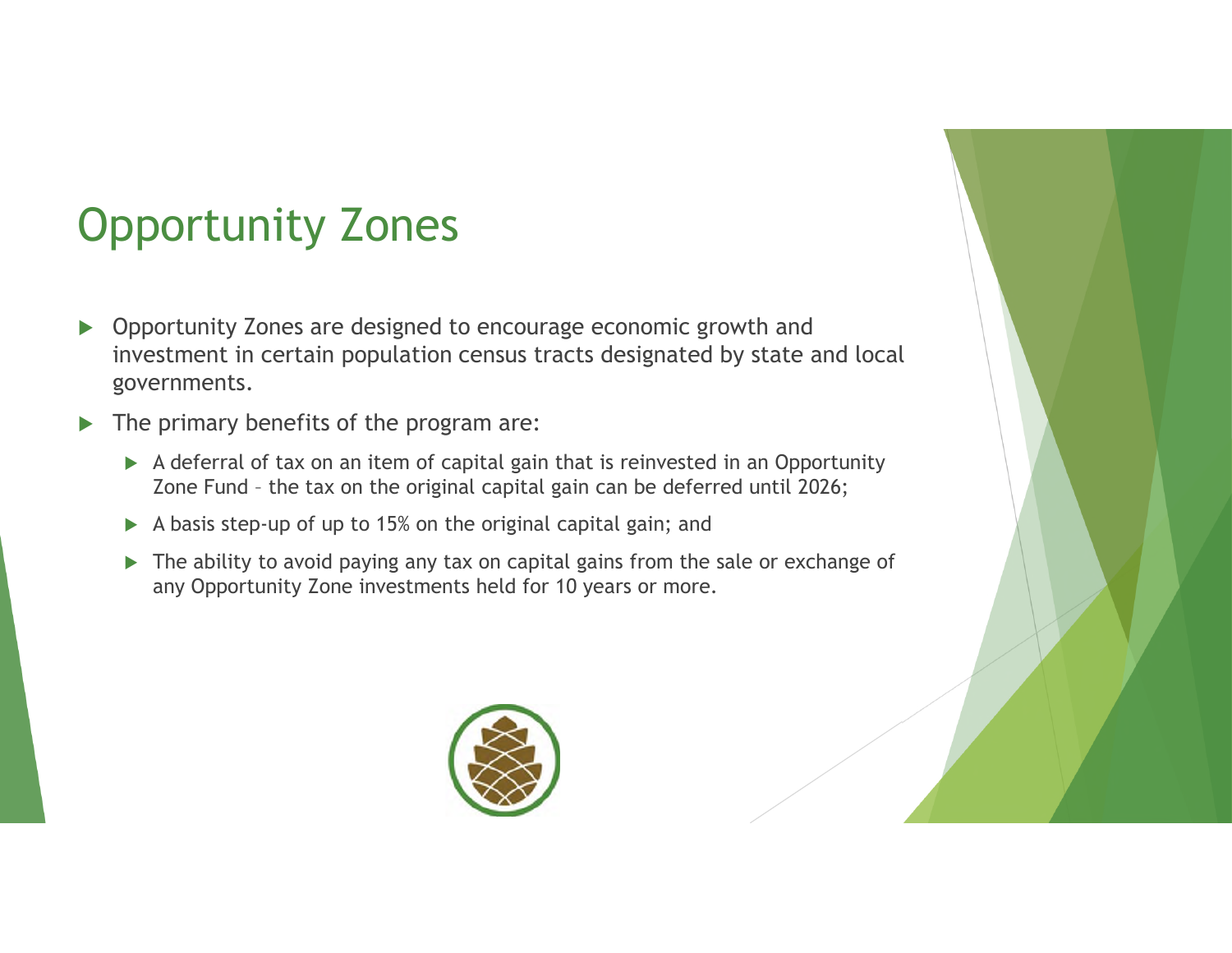## Florida Opportunity Zone Map

I

I

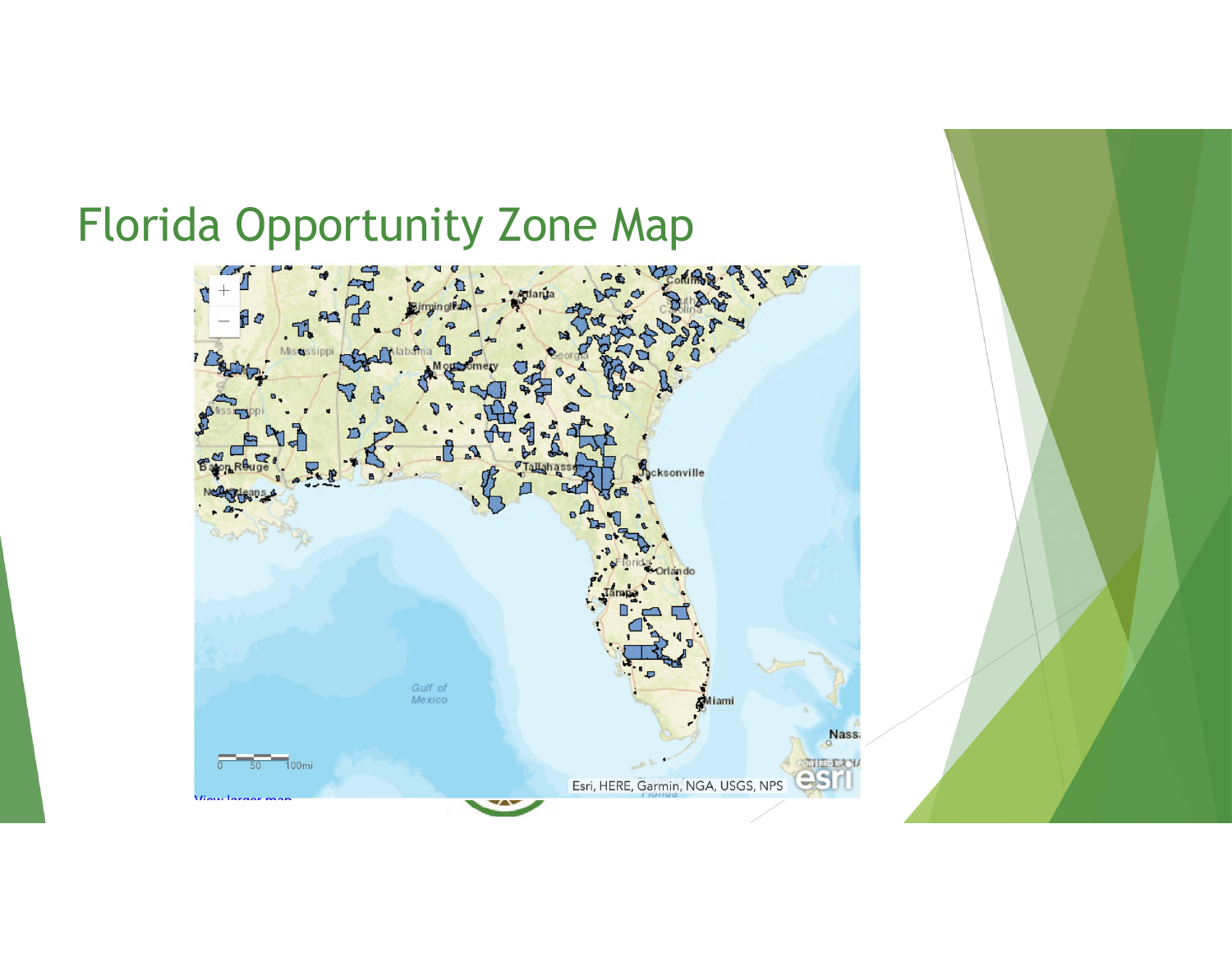## Federal Environmental Statutes **NEPA**

National Environmental Policy Act (NEPA) - 42 U.S.C. § 4321 *et seq.*:

- NEPA requires federal agencies to assess the environmental effects of proposed major Federal actions.
- Agency prepares an environmental assessment (EA) of proposed action  $\rightarrow$  either Finding of No Significant Impact (FONSI) or prepares an Environmental Impact Statement (EIS)
	- ACOE NEPA regulations: 32 C.F.R. 651
	- EPA NEPA regulations: 40 C.F.R. 6

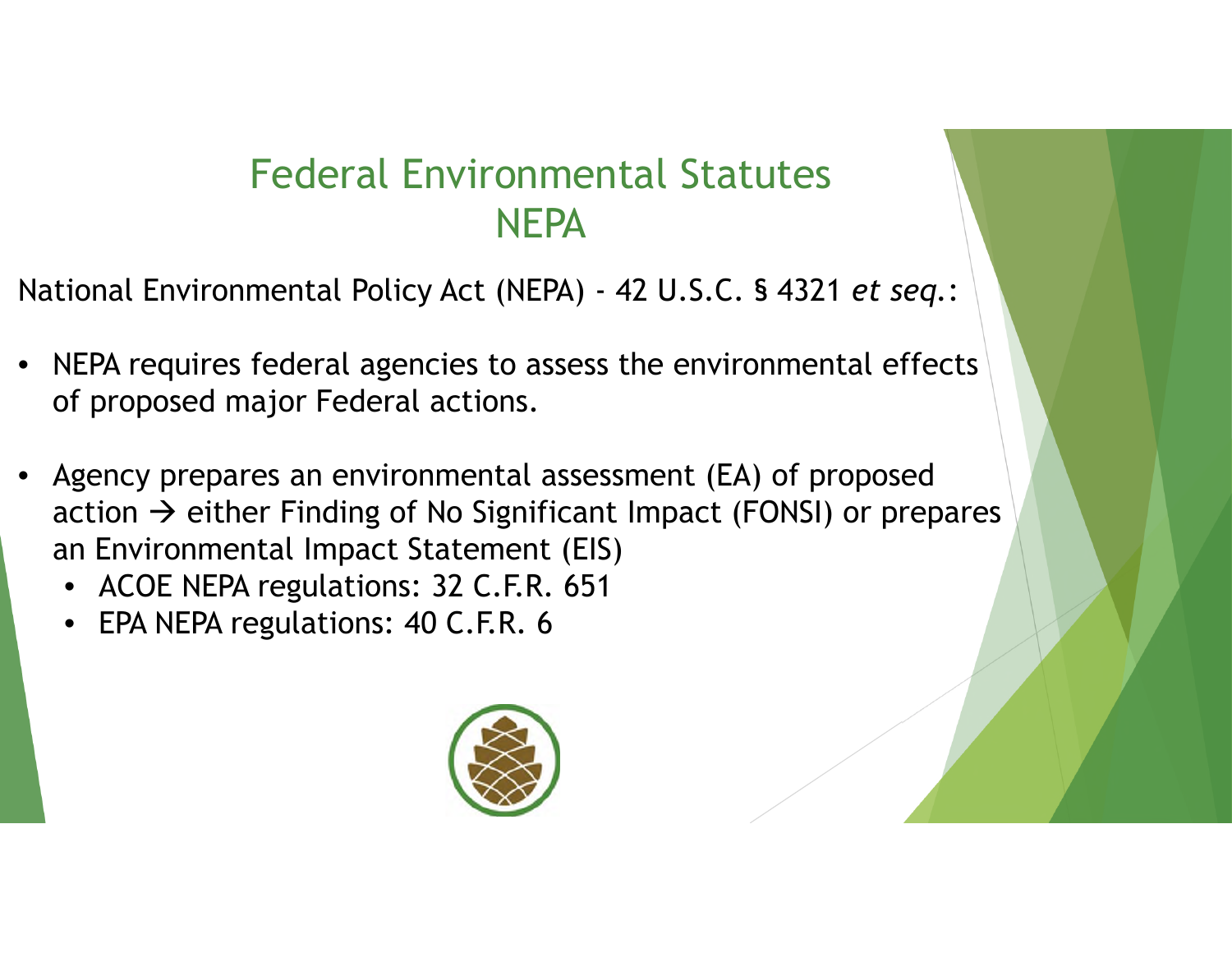

#### What's that burning?

*Photo from the Cleveland Press Collections, courtesy of the Michael Schwartz Library Special Collections, Cleveland State University. ClevelandMemory.org.* 

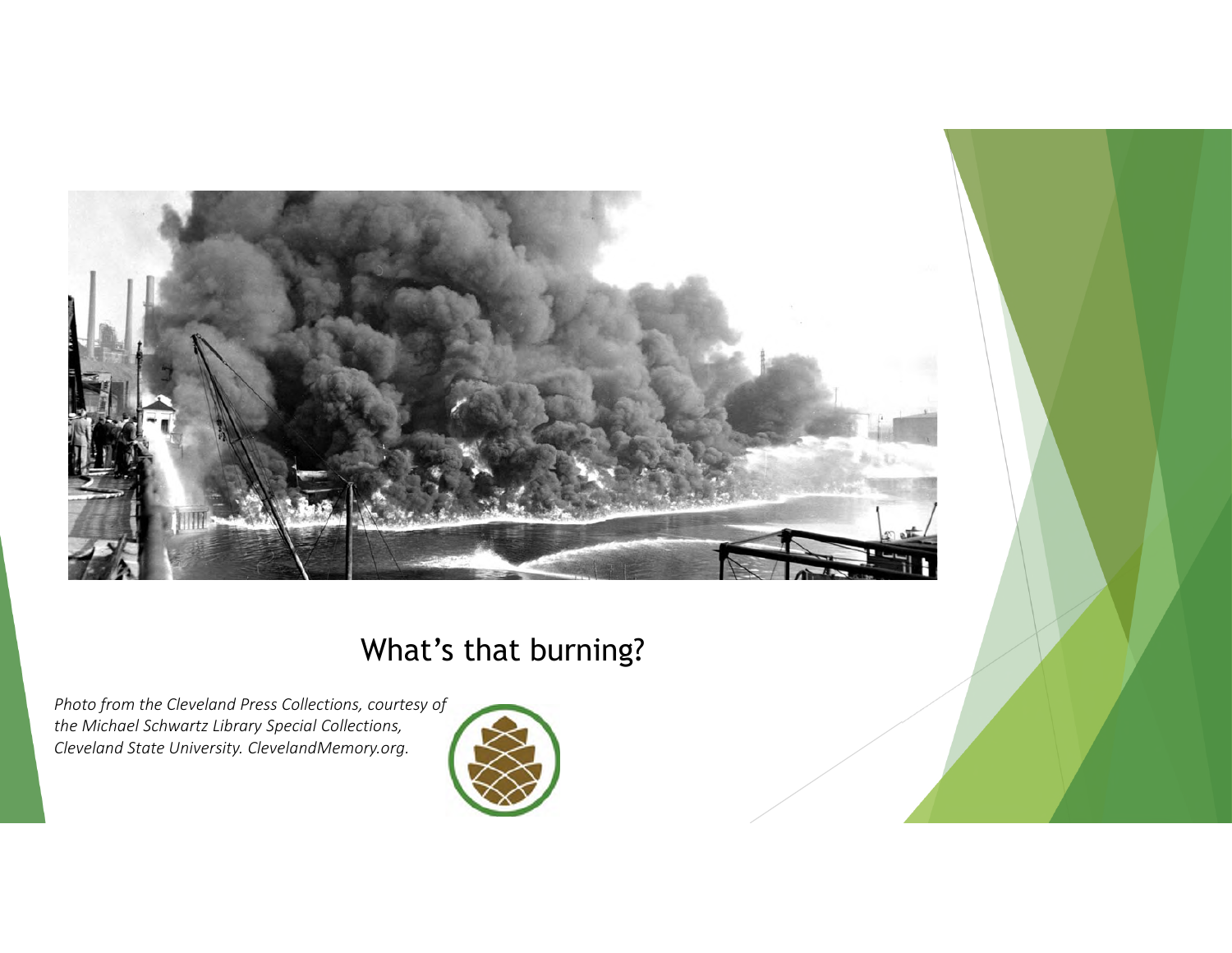### Federal Environmental Statutes CWA

Clean Water Act (CWA) - 33 U.S.C. § 1251 *et seq.*

- Objective: "restore and maintain the chemical, physical, and biological integrity of the Nation's waters." 33 U.S.C. § 1251(a)
- National Pollutant Discharge Elimination System (NPDES) 33 U.S.C. § 1342 – established permitting program for stationary sources
- Water Quality Standards 33 U.S.C. § 1313 3 components: designated uses, criteria to protect those uses, and an antidegradation policy

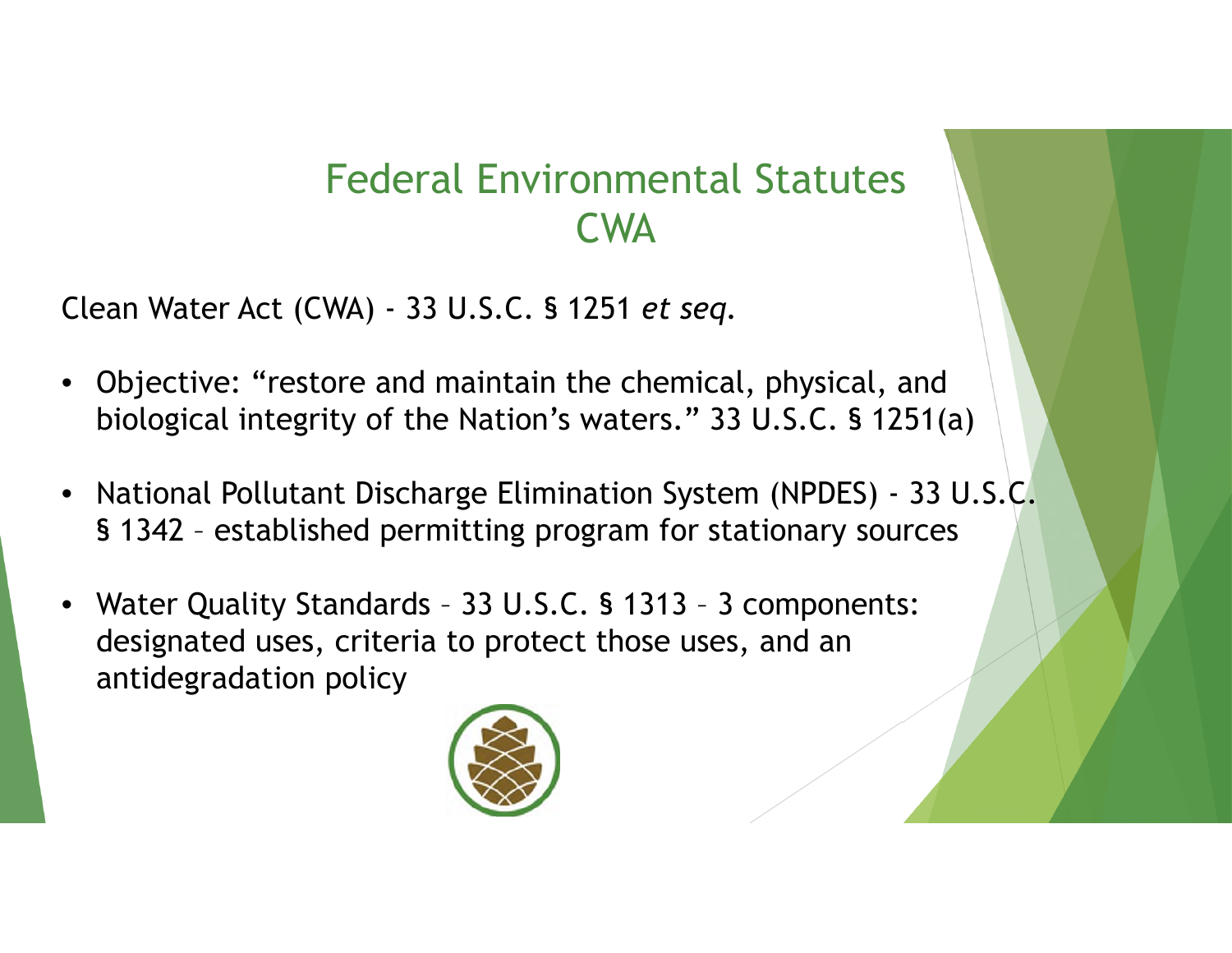### Army Corps Jurisdiction

*CWA continued:*

- Waters of the United States ("WOTUS")
	- Original definition included "interstate wetlands" and "wetlands adjacent to" jurisdictional waters.
		- *Rapanos v. U.S., 547 U.S. 715 (2006) –* Justice Kennedy's "significant nexus" test and Justice Scalia's "relatively permanent" + "continuous connection" test
	- Obama Administration
		- 2015 "Clean Water Rule" defined WOTUS J. Kennedy's test
	- Trump Administration
		- Feb. 28, 2017 Executive Order directed EPA to rescind or replace 2015 Rule
		- 2019 "Navigable Waters Protection Rule" defined WOTUS under the CWA to reflect J. Scalia's plurality opinion in *Rapanos*

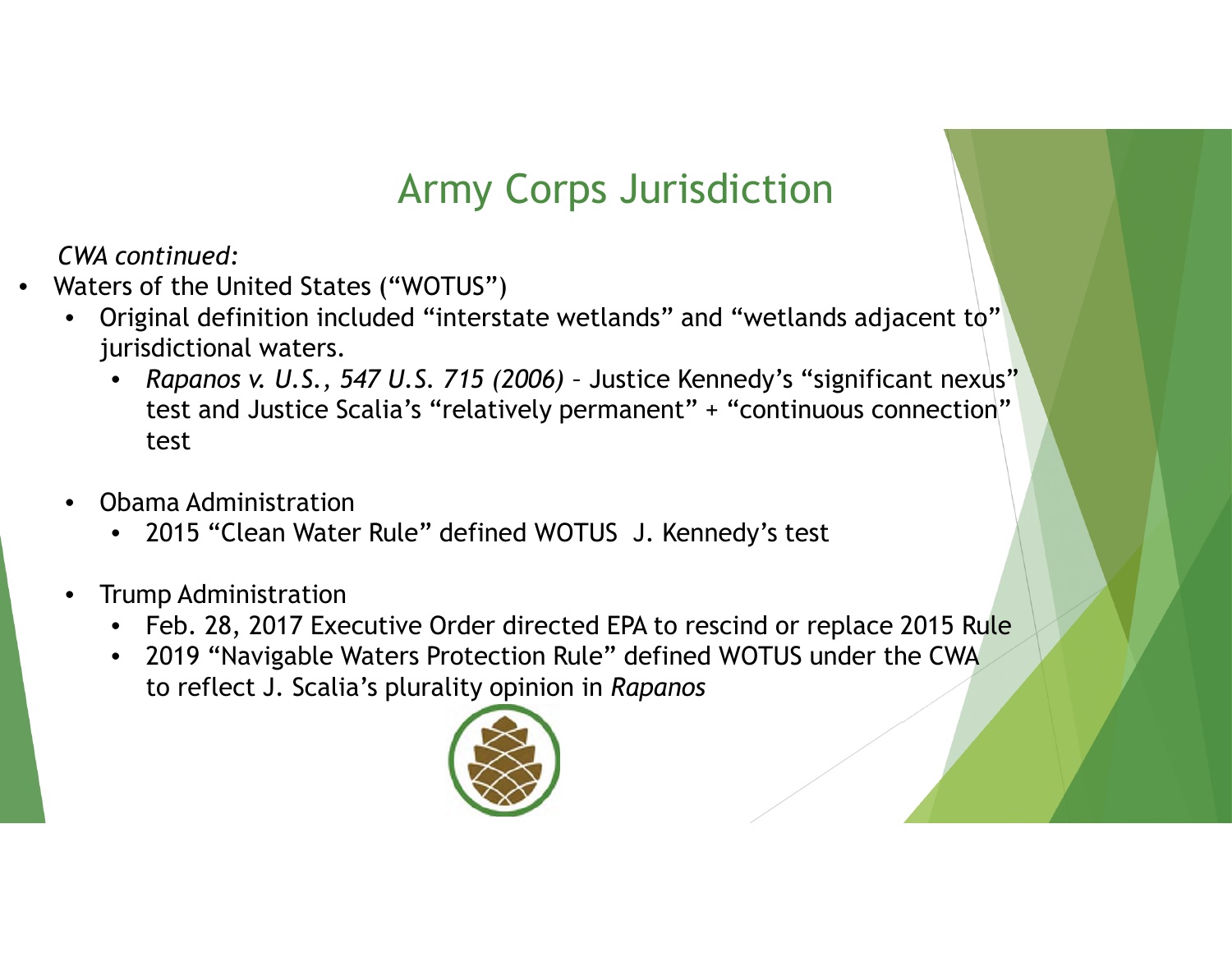### *Pascua Yaqui Tribe v. EPA*, No. CV-20-00266 (D. Ariz. Aug. 2021).

**Holding**: Vacatur of Trump's 2019 WOTUS rule (NWPR)

#### **Effect?**

- EPA/USACE now interpreting WOTUS consistent with pre-2015 regulatory regime (J. Kennedy's concurrence)
- Agencies halting implementation of 2019 WOTUS rule (NWPR) nationwide

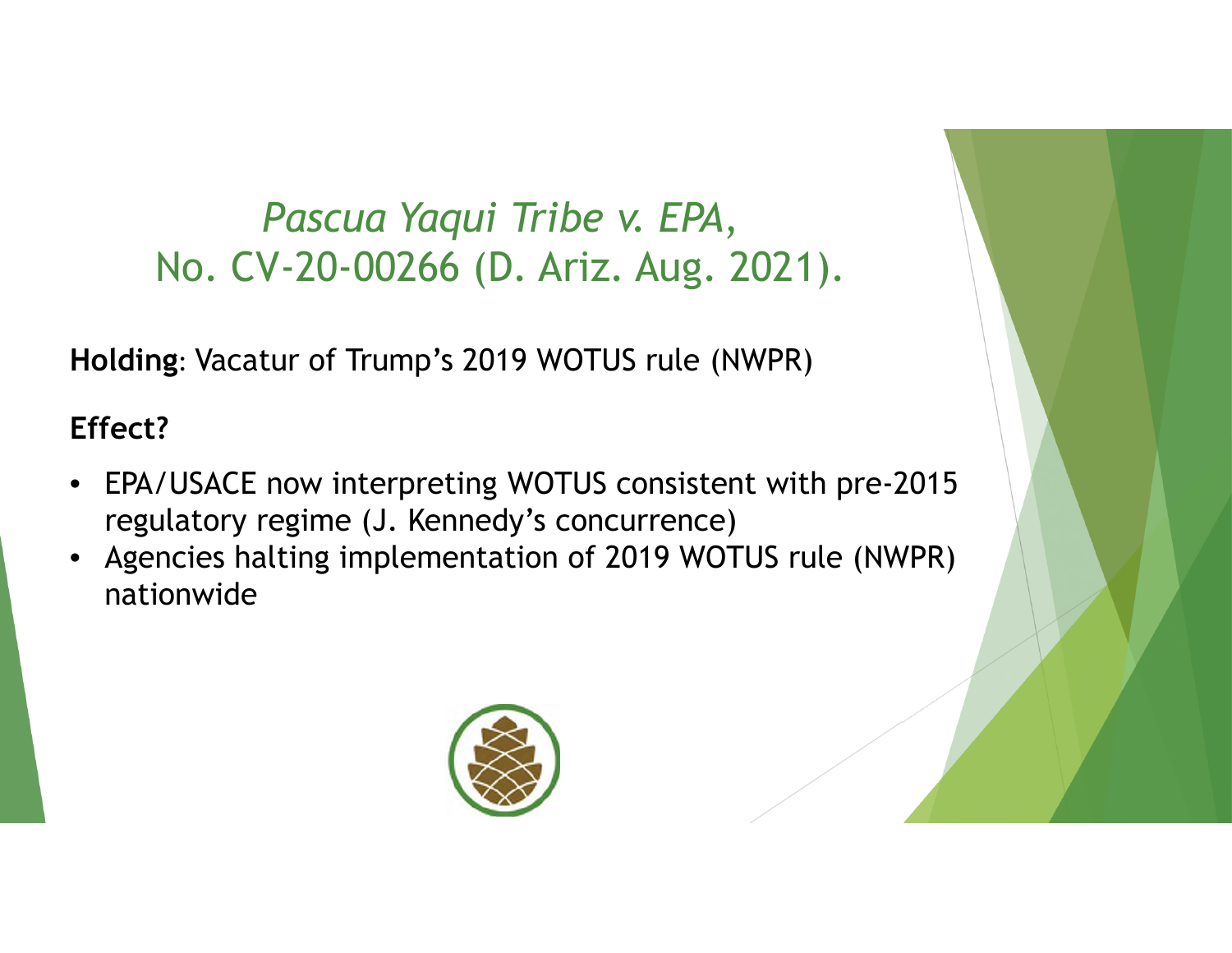## Waters subject to CWA jurisdiction (EPA interpretation after *Pascua Yaqui Tribe* )

- "The agencies are interpreting 'waters of the United States' consistent with the pre-2015 regulatory regime until further notice."
- The term waters of the United States means:
	- $\triangleright$  All waters which are currently used, or were used in the past, or may be susceptible to use in interstate or foreign commerce, including all waters which are subject to the ebb and flow of the tide;
	- $\triangleright$  All interstate waters including interstate wetlands;
	- All other waters such as intrastate lakes, rivers, streams (including intermittent streams), mudflats, sandflats, wetlands, sloughs, prairie potholes, wet meadows, playa lakes, or natural ponds, the use, degradation or destruction of which could affect interstate or foreign commerce . . .

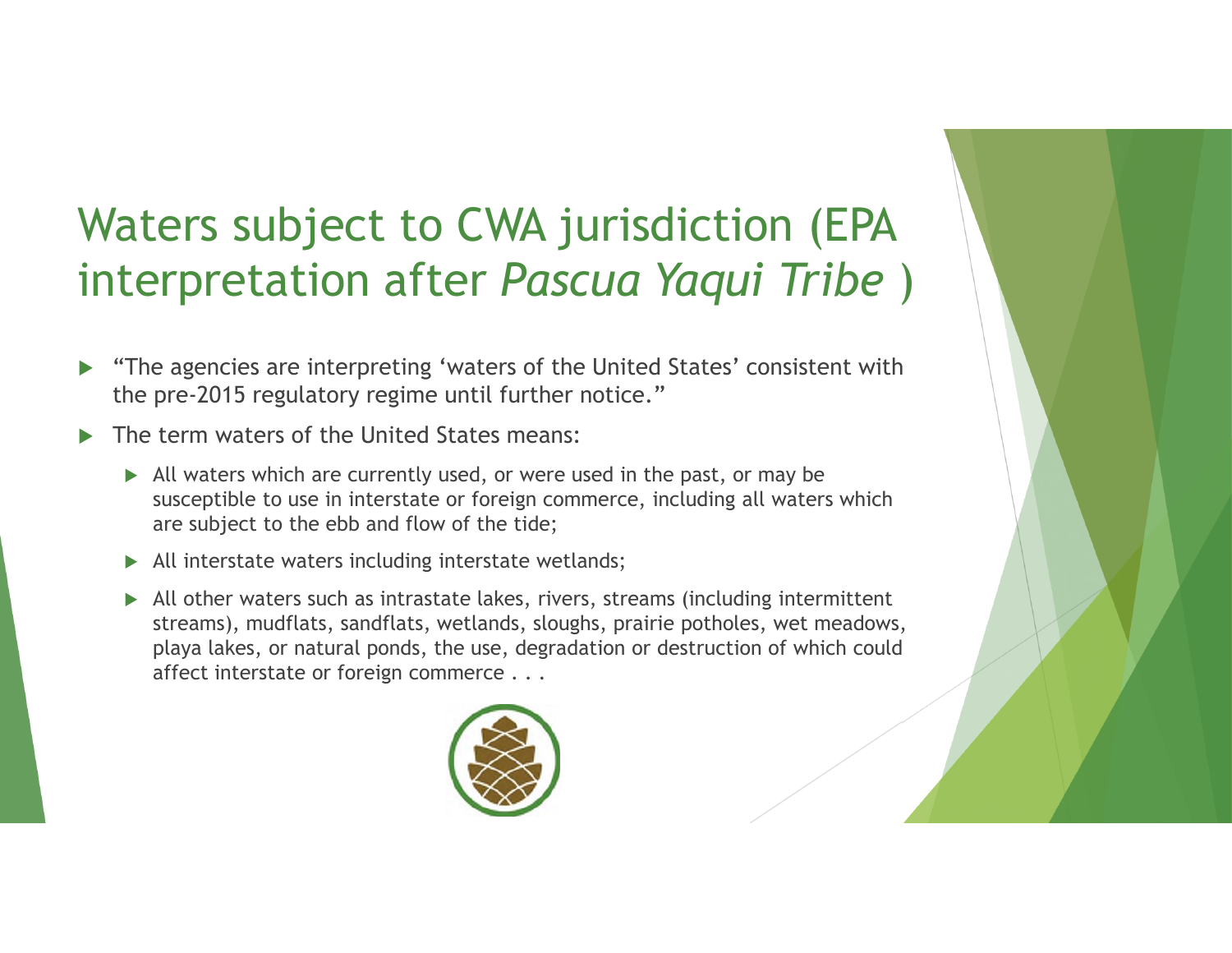# Agency guidance on "significant nexus"

#### **Jurisdictional waters**:

- Traditional navigable waters
- Wetlands adjacent to traditional navigable waters
- Non-navigable tributaries of traditional navigable waters that are relatively permanent where the tributaries typically flow year-round or have continuous flow at least seasonally (e.g ., typically three months)
- $\blacktriangleright$  Wetlands that directly abut such tributaries
- **Those requiring a fact-specific analysis to determine whether they have a significant nexus with a traditional navigable water**
	- $\triangleright$  Non-navigable tributaries that are not relatively permanent
	- Wetlands adjacent to non-navigable tributaries that are not relatively permanent
	- Wetlands adjacent to but that do not directly abut a relatively permanent nonnavigable tributary
- **Waters that are NOT jurisdictional**:
	- Swales or erosional features (e .g., gullies, small washes characterized by low
	- volume, infrequent, or short duration flow)
	- Ditches (including roadside ditches) excavated wholly in and draining only
	- **D** uplands and that do not carry a relatively permanent flow of water waters of the United States.

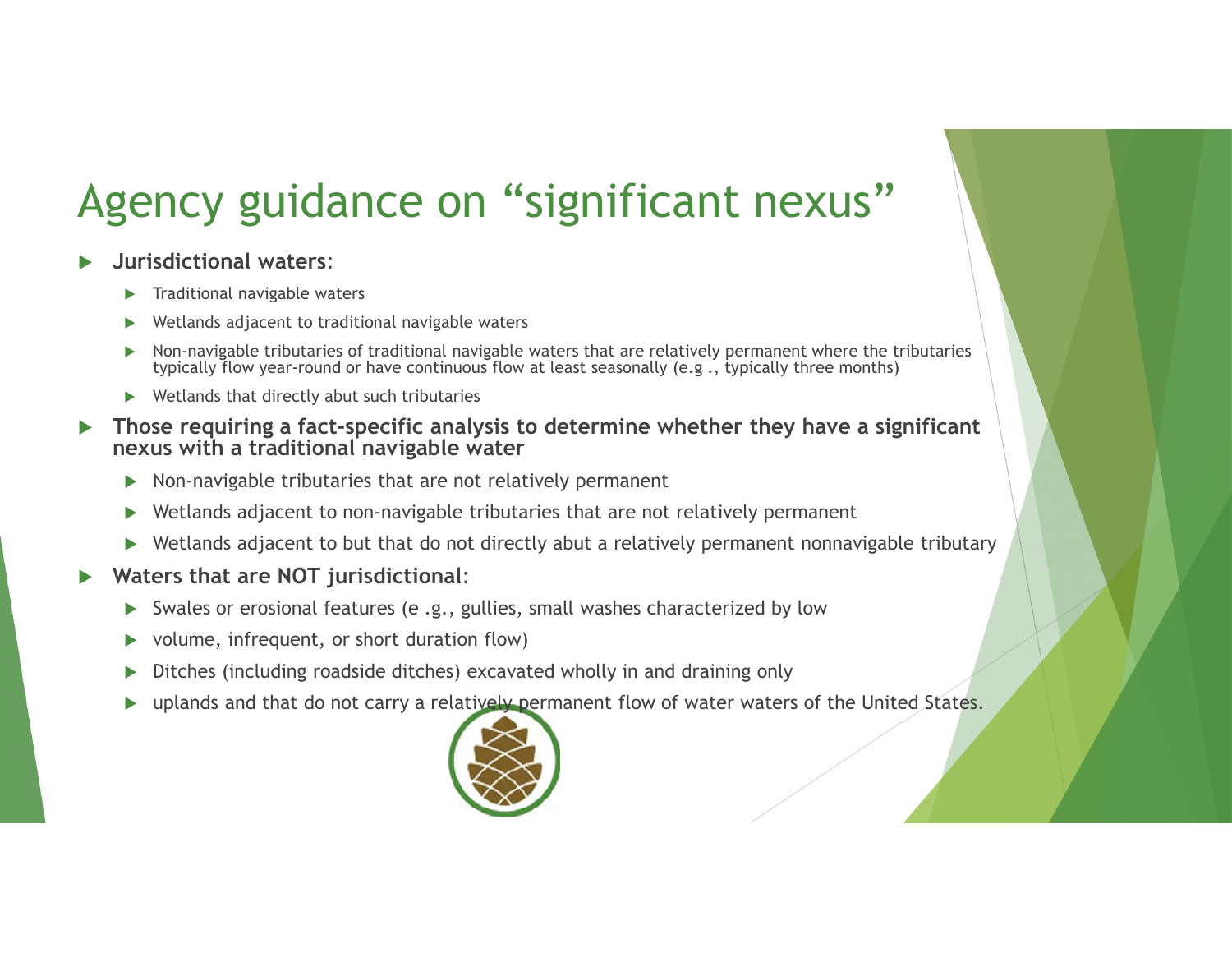## President Biden's Proposed Rule

- ▶ EPA proposed new "WOTUS" definition in December 2021 that would return WOTUS to pre-2015 definition with amendments
	- ▶ Notice of Proposed Rule Published in Federal Register on December 7, 2021
- In the meantime?
	- ▶ Florida has announced it intends to continue implementing the NWPR in making "jurisdictional determinations" for the next year
		- ▶ 40 CFR 233.16(b), Procedures for Revision of State Programs
		- $\triangleright$  Creates uncertainty for permits issued during that time in FL

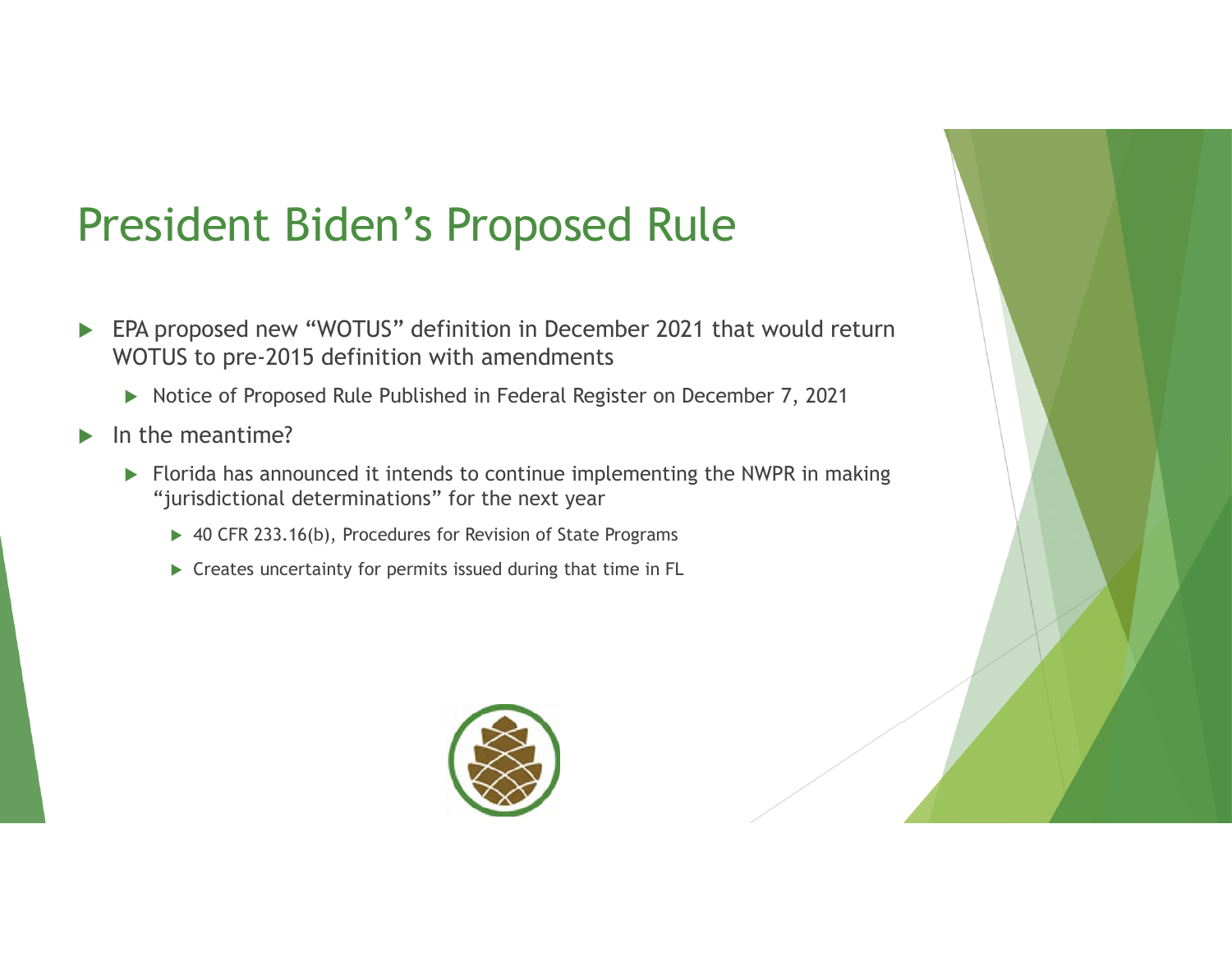### What are the Federal Circuit Court's Doing?

| Court                    | <b>Standard</b>                          |
|--------------------------|------------------------------------------|
| 1 <sup>st</sup> Circuit  | Either Plurality or Kennedy              |
| 3rd Circuit              | Either Plurality or Kennedy              |
| 4 <sup>th</sup> Circuit  | Applied Kennedy based on parties'        |
|                          | agreement                                |
| 5 <sup>th</sup> Circuit  | Applied all 3 standards without deciding |
| 6 <sup>th</sup> Circuit  | Applied Plurality and Kennedy without    |
|                          | deciding                                 |
| 7 <sup>th</sup> Circuit  | Kennedy                                  |
| 8 <sup>th</sup> Circuit  | Either Plurality or Kennedy              |
| 9th Circuit              | Kennedy                                  |
| 11 <sup>th</sup> Circuit | Kennedy                                  |

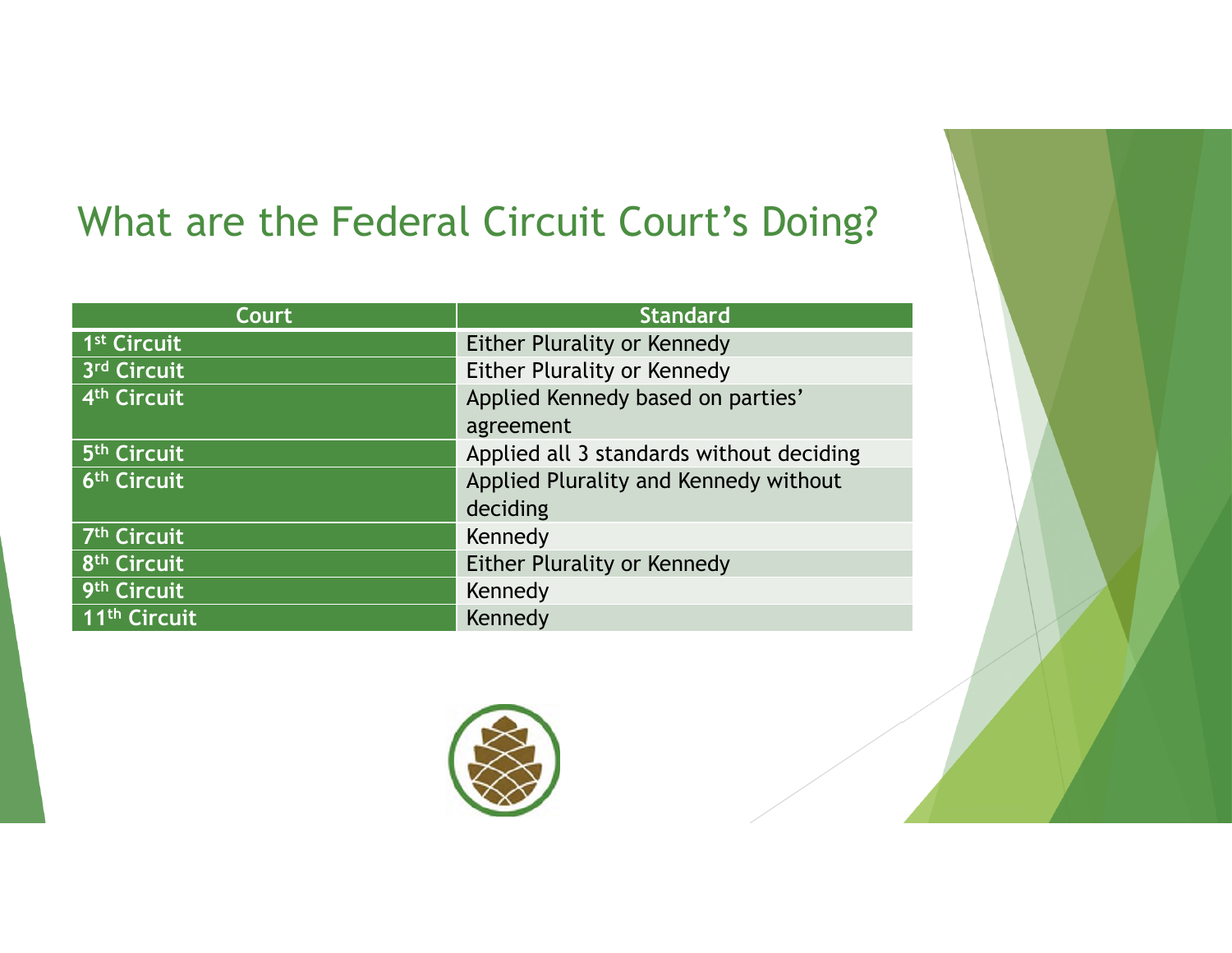## SCOTUS Takes Up New Case on WOTUS

- On January 24, 2022, the Supreme Court of the United States granted certiorari in Sackett v. EPA
- **Issue:** Whether the Ninth Circuit set forth the proper test for determining whether wetlands are "waters of the United States" under the Clean Water Act, 33 U. S. C. §1362(7).
- **Background:** Idaho couple wants to build a home near Priest Lake, Idaho, but EPA told them that construction violated the Clean Water Act because their lot contained wetlands that qualify as "navigable waters" regulated by the act. In 2012, the Supreme Court unanimously agreed that the Sacketts could immediately litigate their challenge to the EPA's order in federal court.
- The couple returned to the Court asking the justices to revisit *Rapanos*. The Sacketts want the Court adopt the test proposed by a four-justice plurality (J. Scalia's test), that would allow wetlands to be regulated only when they themselves have a continuous surface water connection to regulated waters.

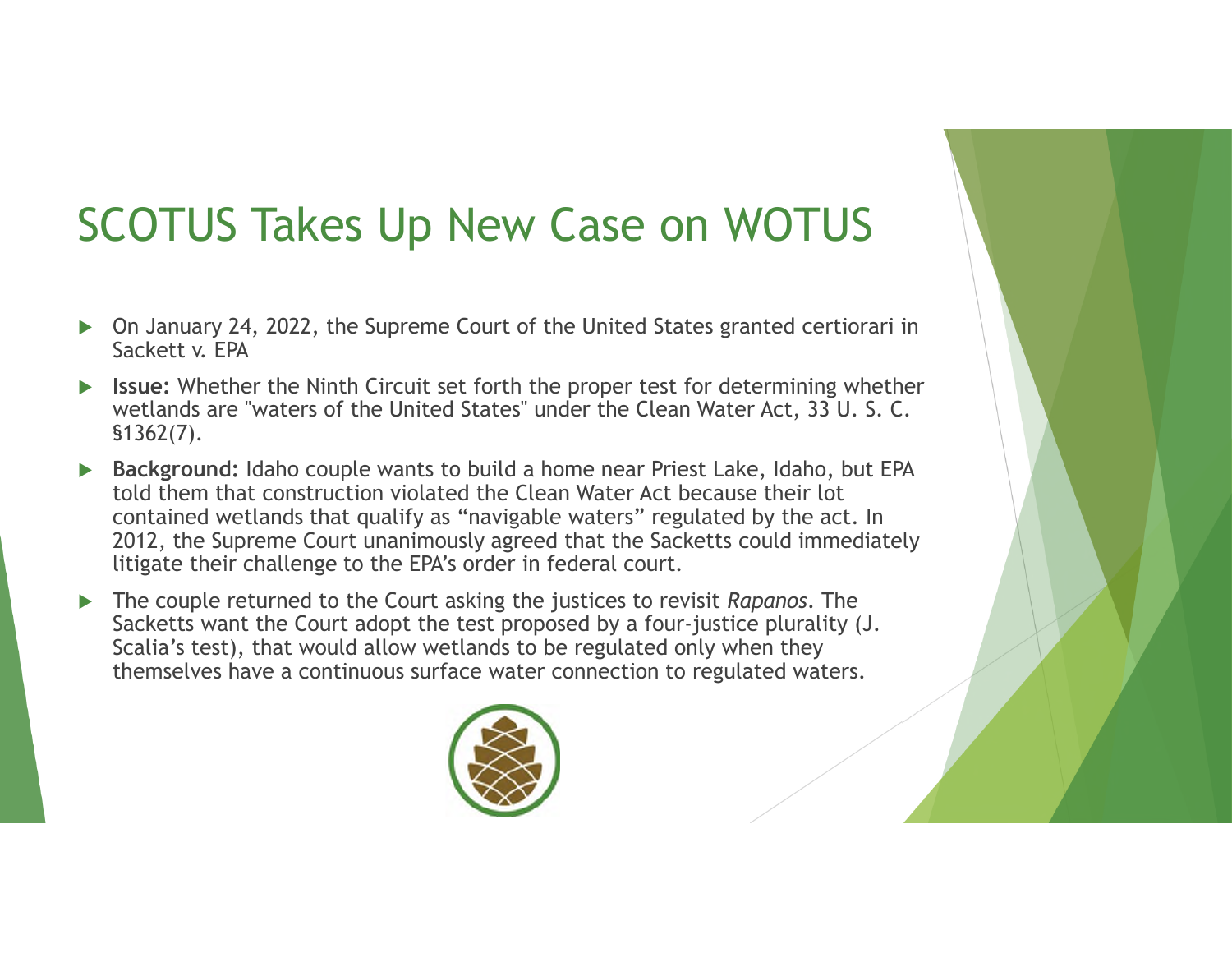### Federal Environmental Statutes CAA

Clean Air Act - 42 U.S.C. § 7401 *et seq.*

- Regulates air emissions from stationary and mobile sources
- Regulation of Hazardous Air Pollutants 42 U.S.C. § 7412

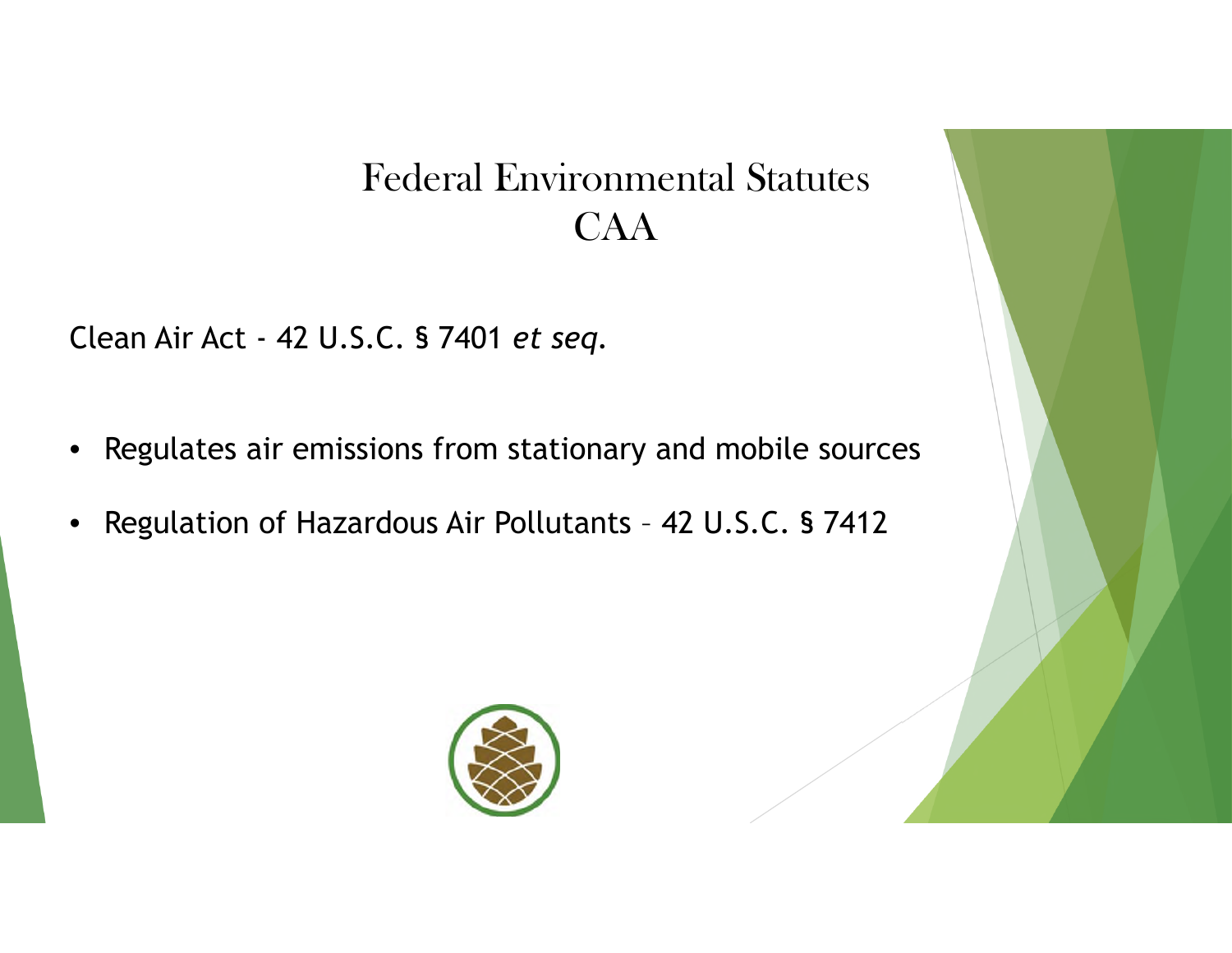## Federal Environmental Statutes **CERCLA**

Comprehensive Environmental Response, Compensation, and Liability Act (CERCLA)

- 42 U.S.C. § 9601 *et seq.:* creates a federal "superfund" program
	- Strict liability for damages, clean up, of uncontrolled hazardous waste sites – 42 U.S.C. § 9607
		- "Responsible parties" can include past/present site (property) owners, operators, arrangers, transporters and generators or hazardous substances
- Sets reportable release quantities for various classifications of pollutants e.g. 40 C.F.R. § 302.4

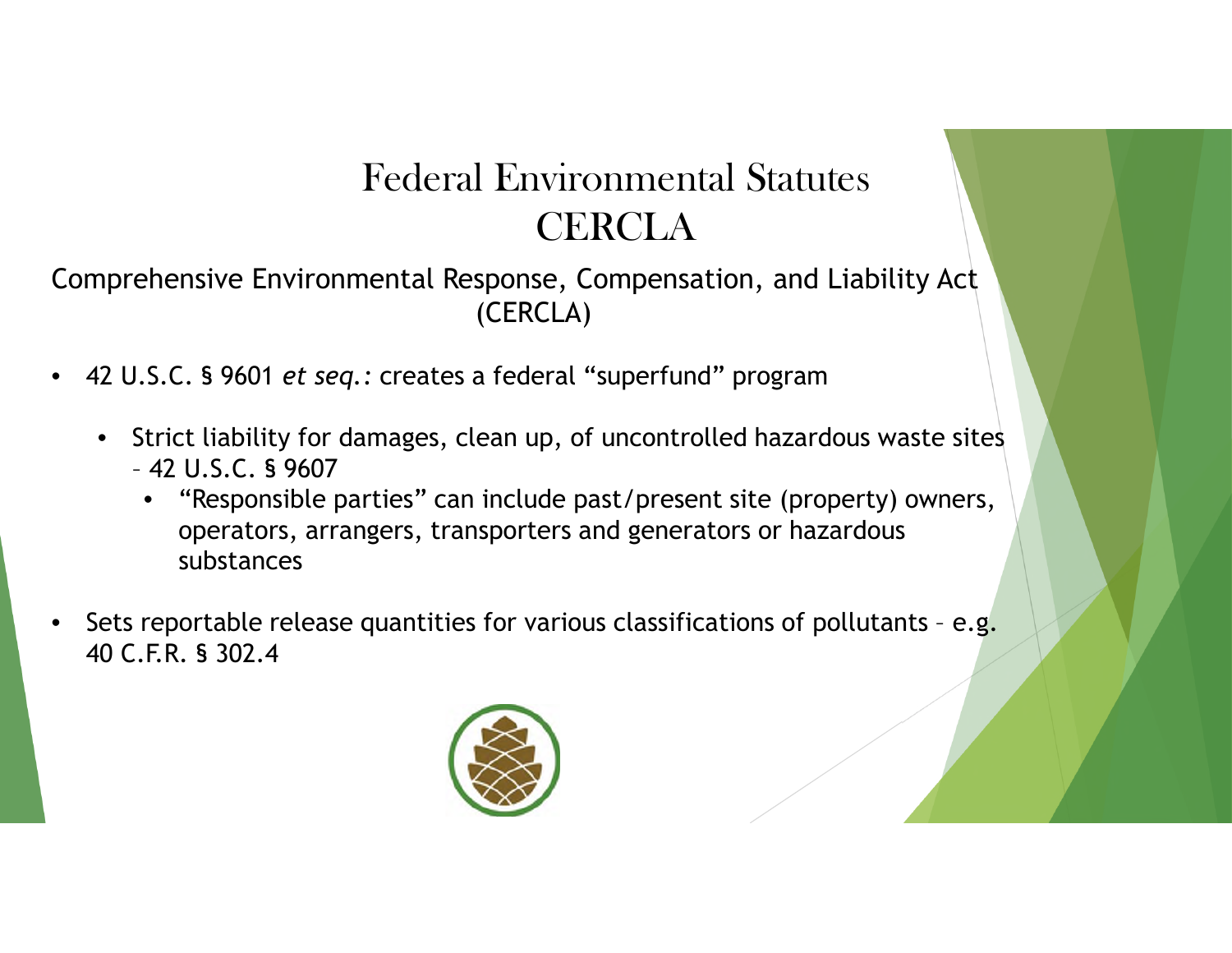### Federal Environmental Statutes **CERCLA**

CERCLA continued

- "all appropriate inquiries" rule 40 C.F.R. § 312.20
	- Basis for Phase 1 environmental assessments
- Required under 42 U.S.C. § 9607 to avoid liability for contaminated site under "innocent landowner," "bona fide prospective purchaser," or "contiguous property owner" defenses.

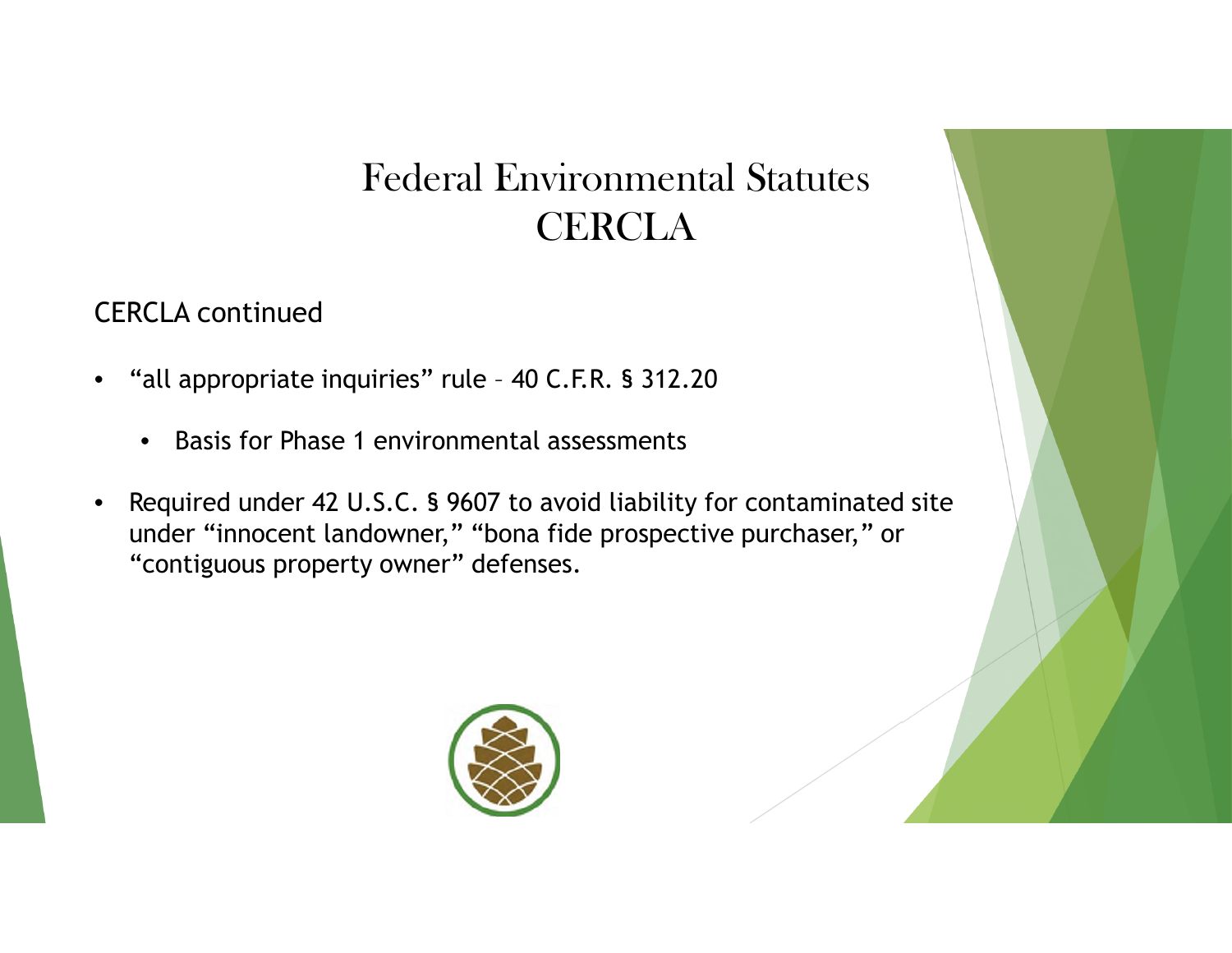### Federal Environmental Statutes RCRA

Resource Conservation and Recovery Act (RCRA) - 42 U.S.C. § 6901 *et seq.*

- Gives EPA authority to control hazardous waste as well as non-hazardous and solid wastes. "Cradle to grave" concept for hazardous waste management, 40 C.F.R. Part 262
	- Regulates storage, handling, transportation and disposal of hazardous waste
- Underground storage tanks releases and notification 42 U.S.C. § 6991a

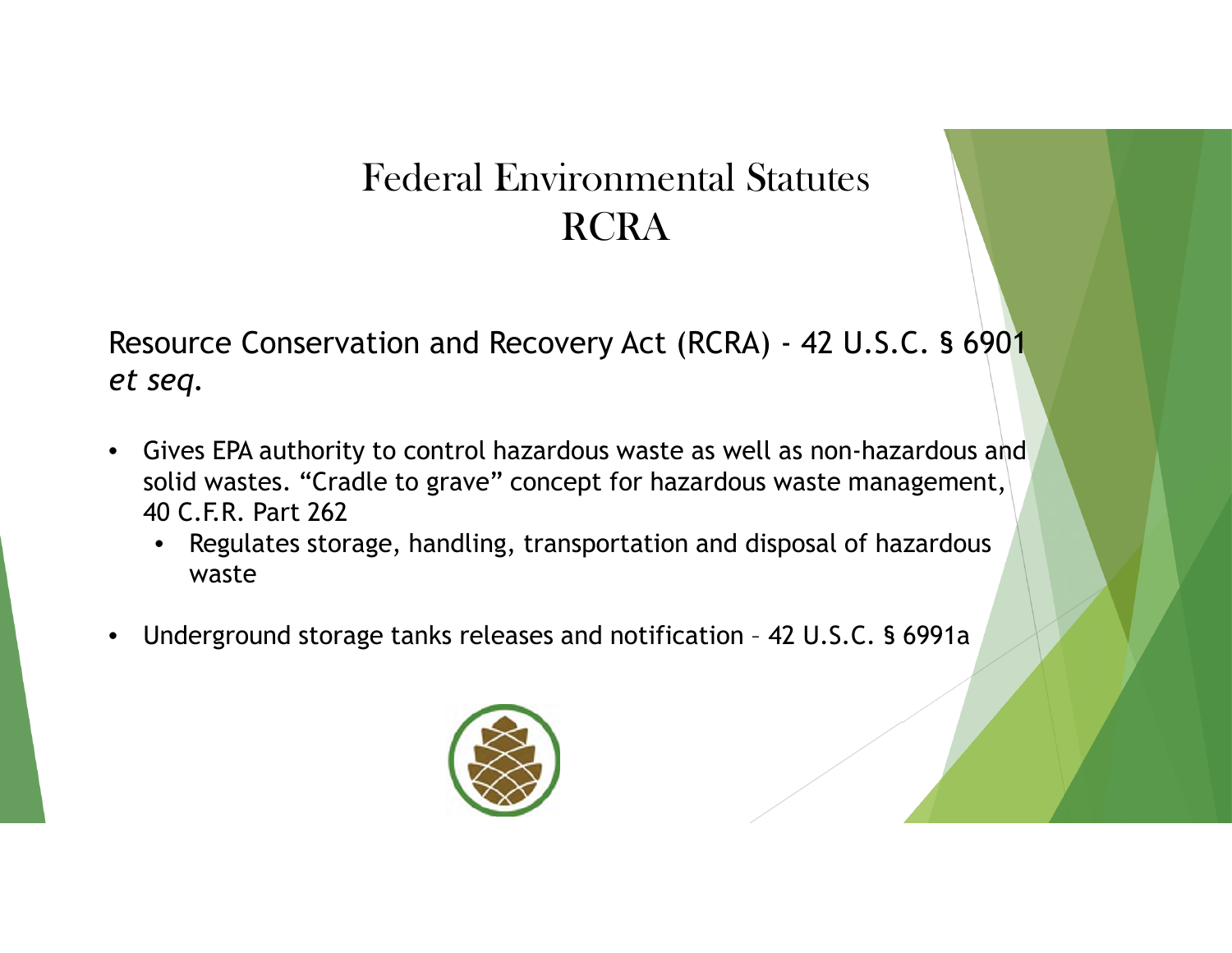#### Federal Environmental Statutes

Other notable environmental statutes:

- Endangered Species Act 16 U.S.C. § 1531 *et seq.*
- Toxic Substances Control Act 15 U.S.C. § 2601 *et seq.*
	- Regulation of chemicals manufactured or imported into the U.S.
- Safe Drinking Water Act 42 U.S.C. § 300f *et seq.*

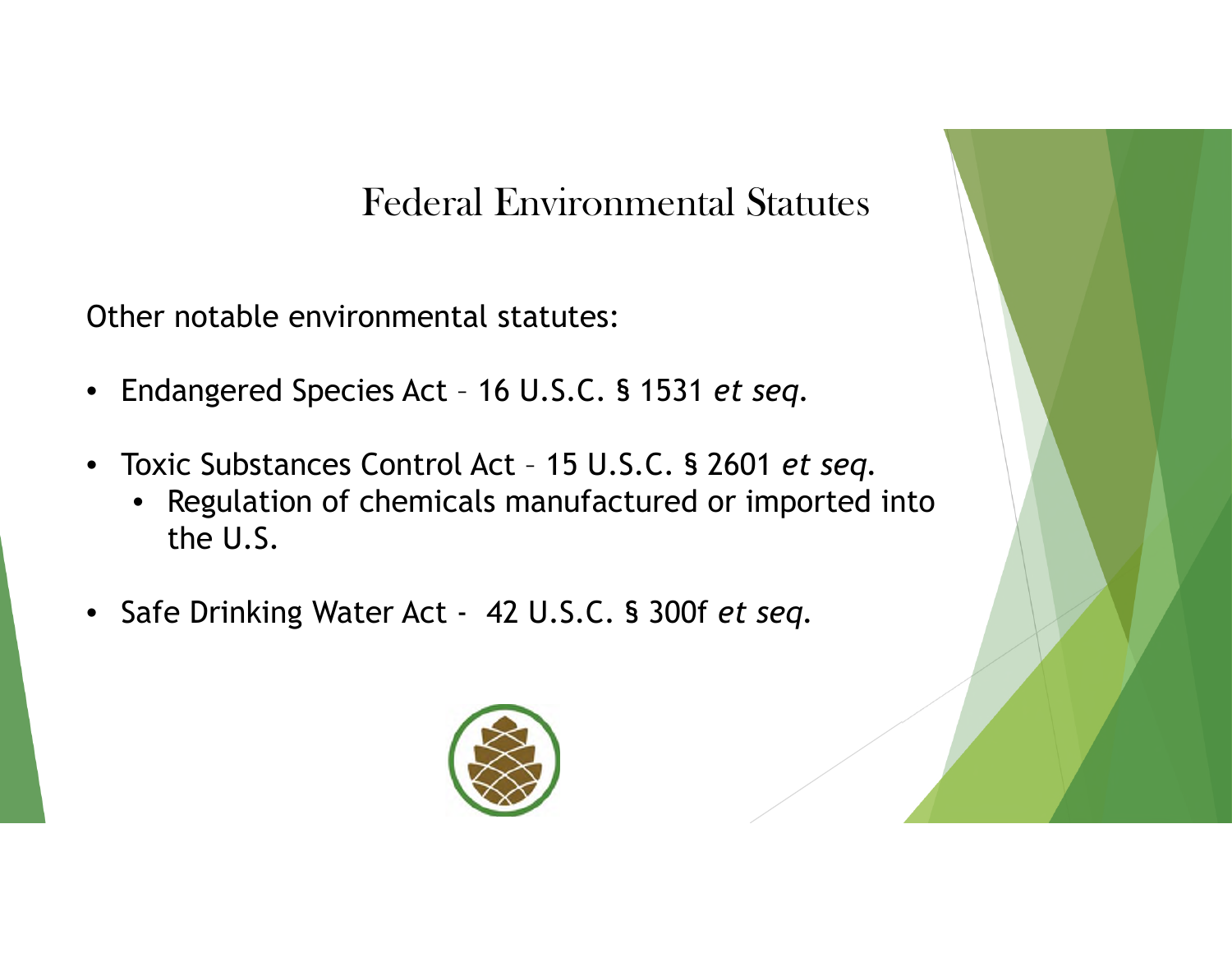Chapter 161 – Beach and Shore Preservation – "It is, therefore, the intent of the Legislature that the most sensitive portion of the coastal area shall be managed through the imposition of strict construction standards in order to minimize damage to the natural environment, private property, and life."

- Coastal construction permits § 161.041, Fla. Stat.
- Coastal construction control lines §§ 161.053,161.141, Fla. Stat.
	- Line of regulation not prohibition

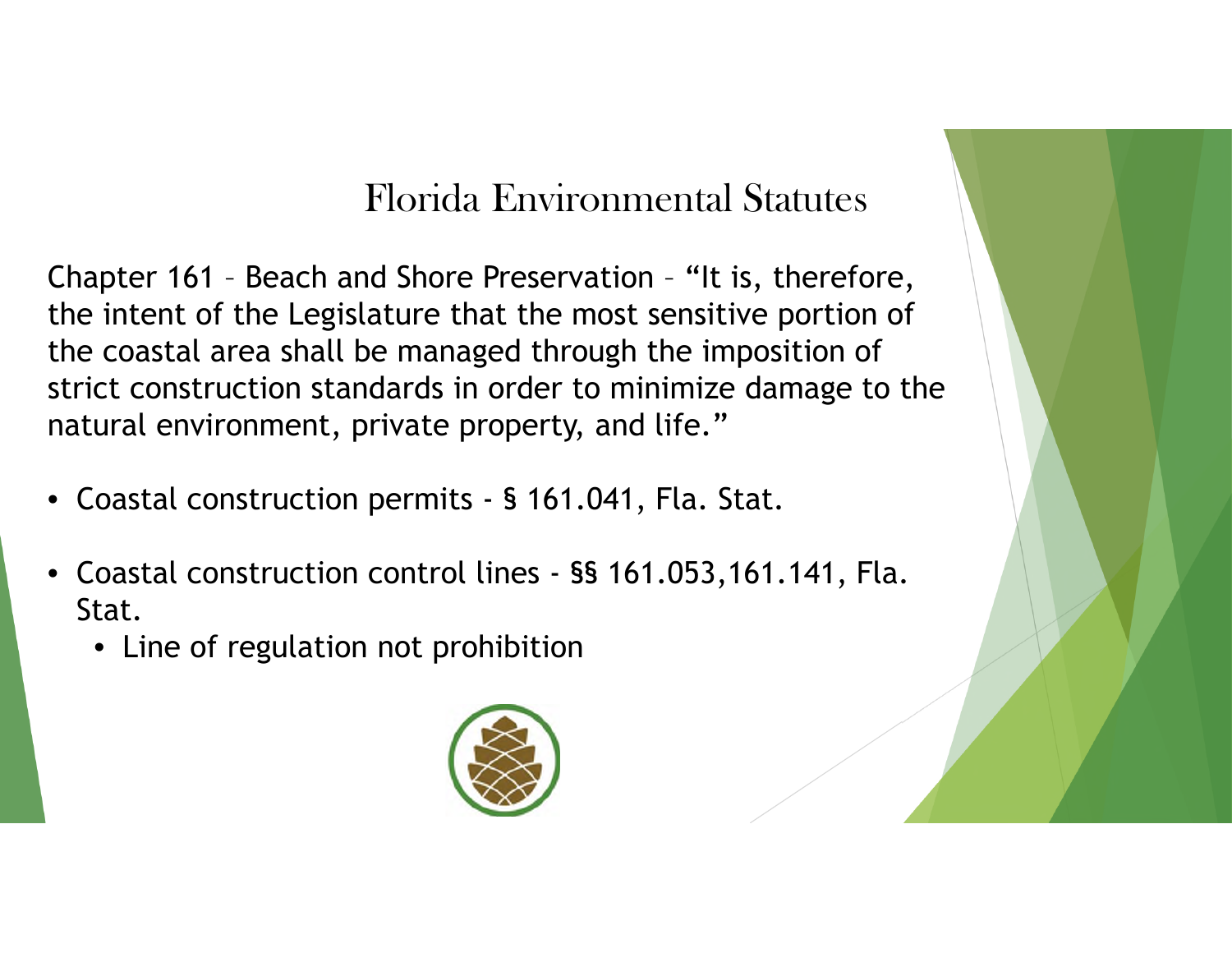Chapter 373 – Water Resources – primary statutory authority for the 5 water management districts

- Consumptive use permitting §§ 373.203 373.250, Fla. Stat.
- Management and Storage of Surface Waters (formerly MSSW/ dredge and fill permitting; now environmental resource permits (ERP)) - §§ 373.403 – 373.468, Fla. Stat.
	- § 373.019(25) wetlands definition "those areas that are inundated or saturated by surface water or groundwater at a frequency and duration sufficient to support, and under normal circumstances do support, a prevalence of vegetation typically adapted for life in saturated soils. …"
- Overlaps with but not always identical to federal jurisdiction.

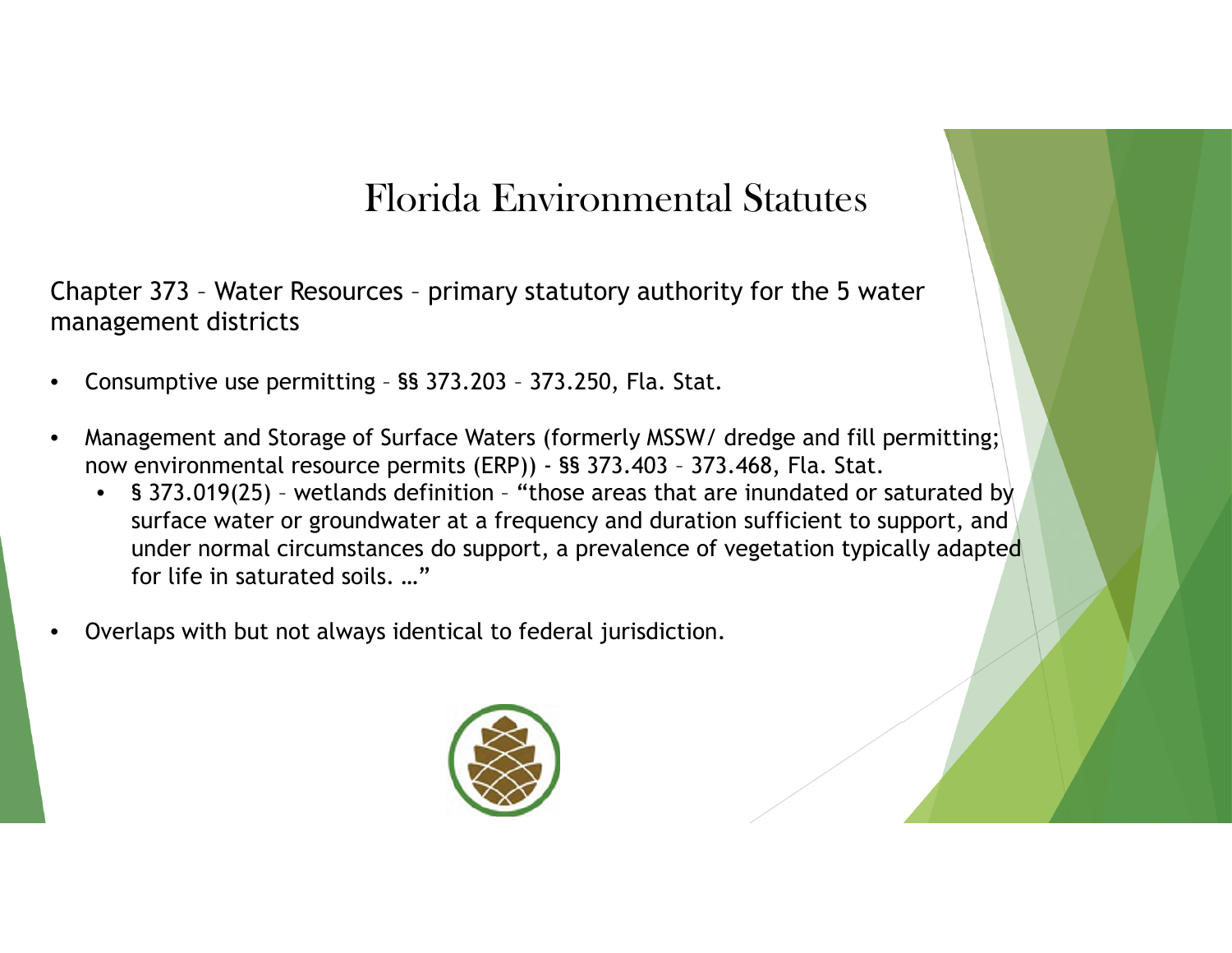Chapter 376 – Pollution Discharge and Removal

- Prohibits the discharge of pollutants (in excess of minimum thresholds established by rule) onto Florida lands or into Florida waters - § 376.302, Fla. Stat.
	- Regulates hazardous wastes and petroleum products
		- Primarily deals with soil and groundwater pollution (e.g. dry cleaner solvents, golf courses, etc.)
- Contamination notification requirements; during site rehabilitation § 376.30702, Fla. Stat.
- Establishes the process by which contaminated sites are cleaned up.
	- Chapter 62-780, Fla. Admin. Code

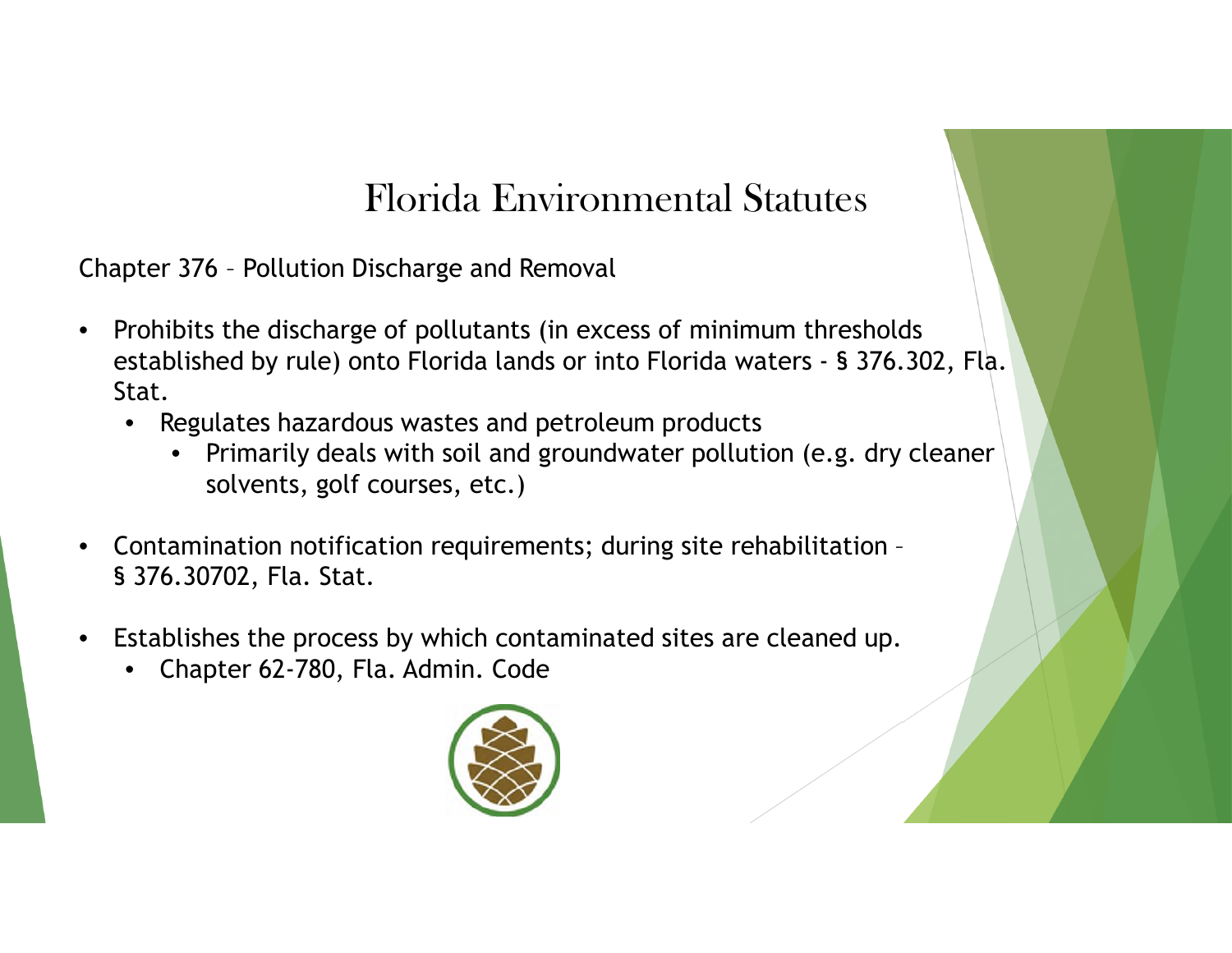Chapter 376 – Pollution Discharge Prevention and Removal

- Recent updates regarding liability under the Water Quality Assurance Act (WQAA) Fla. Stat. §§ 376.30 - 376.317
	- *Lieupo v. Simon's Trucking, Inc.*, 286 So. 3d 143 (Fla. 2019)
		- In 2019, Florida Supreme Court receded from its prior precedent and expanded damages to include personal injuries under section 376.313
	- *Irizarry v. Orlando Utility Commission*, 393 F.Supp.3d 1110 (M.D. Fla. 2019)
		- In 2019, federal district court expanded the scope of what constitutes a "discharge" to include "disseminating, spreading, grading, excavating" dirt

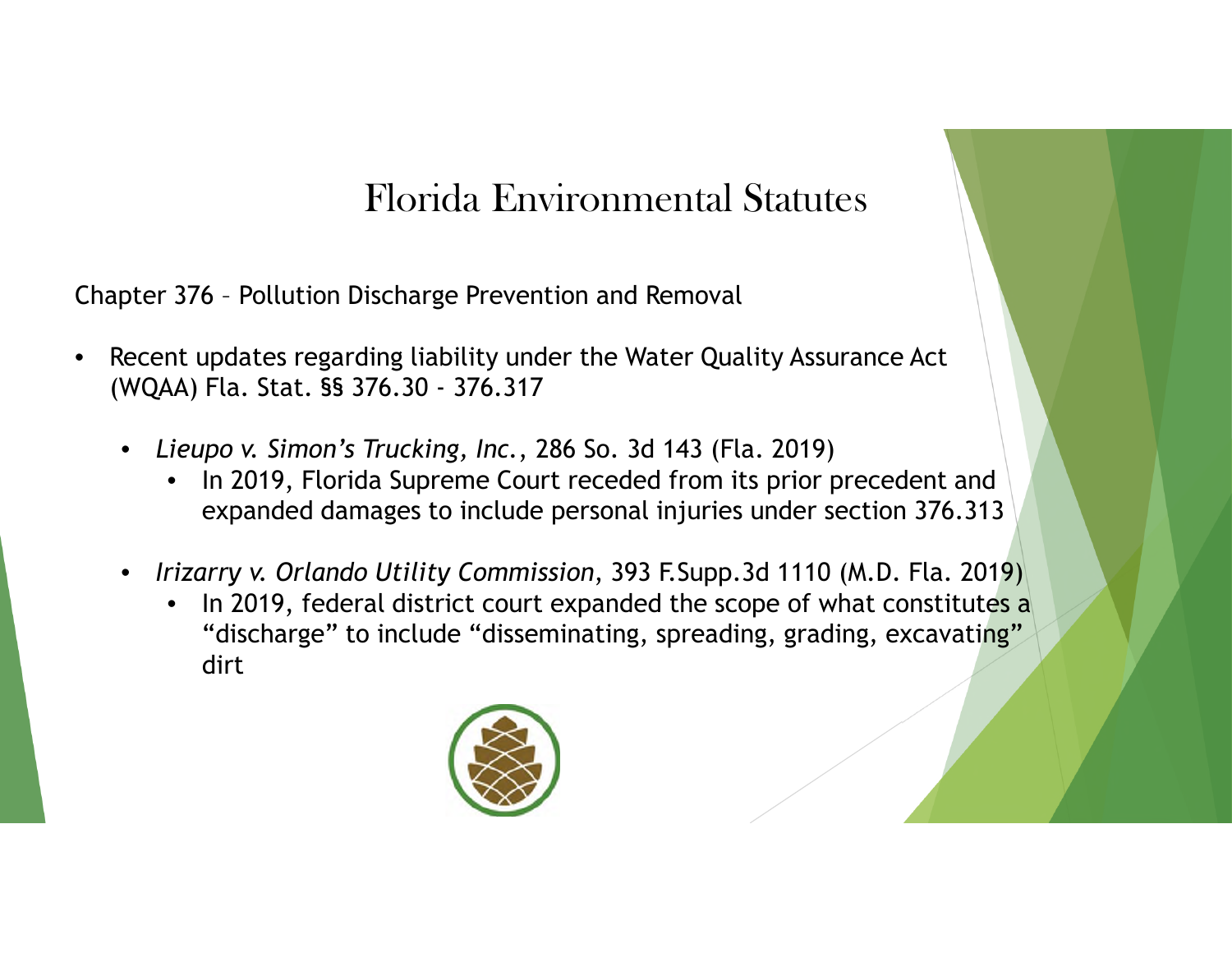#### Chapter 403 – Environmental Control

- Public Notification of Pollution § 403.077, Fla. Stat.
	- Following the passage, and then defeat, of rules requiring public notification.
- Cause of action for citizens against government to enforce environmental laws, and against private entities to stop violation of environmental laws- § 403.412, Fla. Stat. Provides attorneys' fees to prevailing party under certain circumstances.
- Mangrove protection § 403.9321 *et seq.*, Fla. Stat.
- § 403.727, Fla. Stat. Florida "superfund" statute